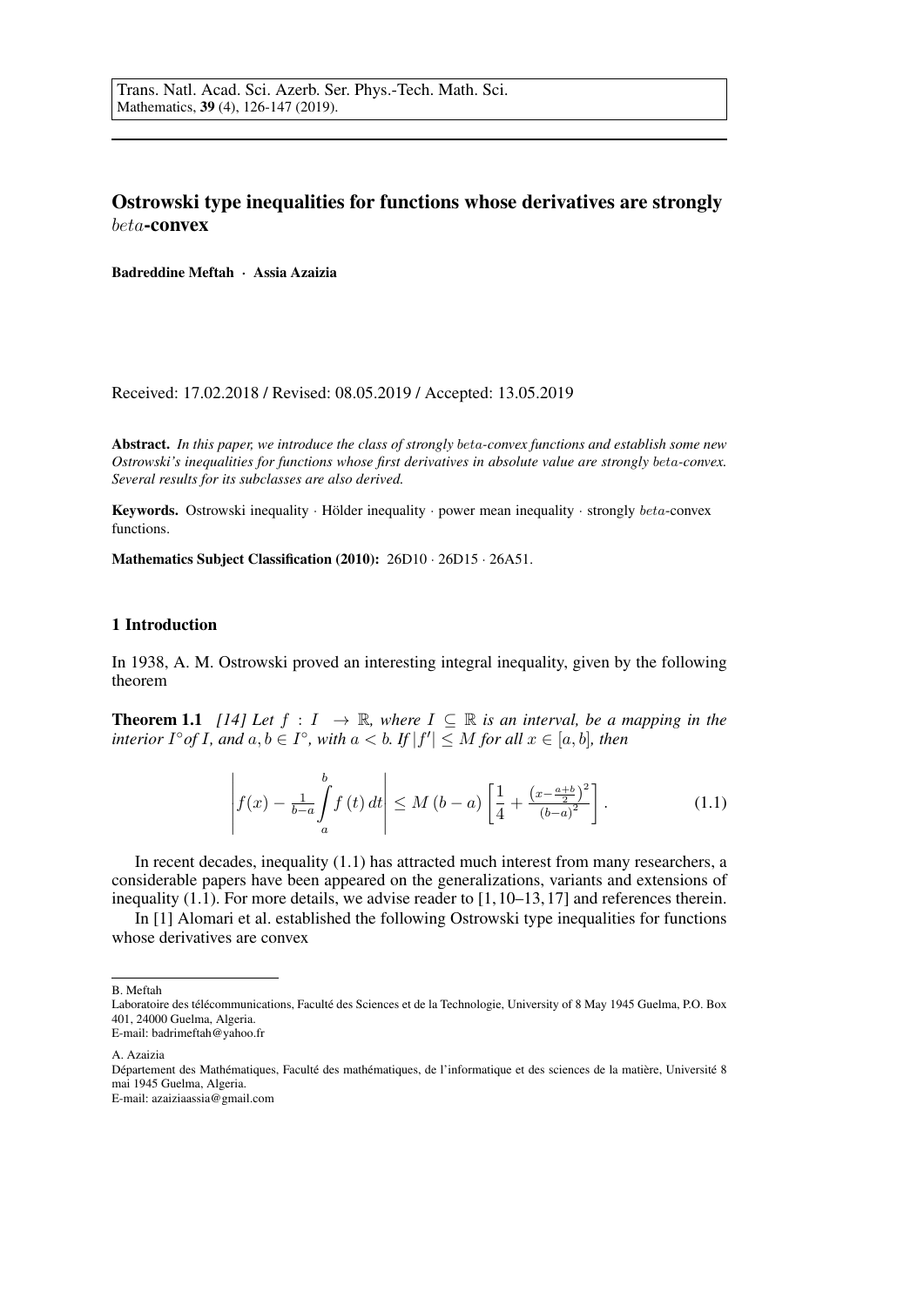**Theorem 1.2** Let  $f: I \subset (0, \infty) \to \mathbb{R}$  be a differentiable mapping on  $I^{\circ}$  such that  $f' \in$  $L([a, b])$  where  $a, b \in I^{\circ}$  with  $a < b$ . If  $|f'|$  is convex on  $[a, b]$ , then the following inequality *holds*

$$
\begin{aligned}\n\left| f(x) - \frac{1}{b-a} \int_a^b f(u) \, du \right| \\
\leq \left( \frac{1}{6} + \frac{1}{3} \left( \frac{b-x}{b-a} \right)^3 \right) \left| f'(a) \right| + \left( \frac{1}{6} + \frac{1}{3} \left( \frac{x-a}{b-a} \right)^3 \right) \left| f'(b) \right|.\n\end{aligned}
$$

*for each*  $x \in [a, b]$ *.* 

**Theorem 1.3** Let  $f: I \subset [0, \infty) \to \mathbb{R}$  be a differentiable mapping on  $I^{\circ}$  such that  $f' \in$  $L([a, b])$  where  $a, b \in I^{\circ}$  with  $a < b$ . If  $|f'|^q$  is convex on  $[a, b]$ , where  $q \geq 1$ , then the *following inequality holds*

$$
\begin{split}\n&\left| f(x) - \frac{1}{b-a} \int_{a}^{b} f(u) \, du \right| \\
&\leq (b-a) \left( \frac{b-x}{b-a} \right)^{2\left(1 - \frac{1}{q}\right)} \left( \frac{1}{2} \left( \frac{b-x}{b-a} \right)^2 \left| f'(a) \right|^q + \frac{(b-x)^3(b-3a+2x)}{6(b-a)^3} \left| f'(b) \right|^q \right)^{\frac{1}{q}} \\
&+ (b-a) \left( \frac{x-a}{b-a} \right)^{2\left(1 - \frac{1}{q}\right)} \\
&\times \left( \left( \frac{1}{6} + \frac{(b-x)^3(3a-2x-b)}{6(b-a)^3} \right) \left| f'(a) \right|^q + \frac{1}{2} \left( \frac{x-a}{b-a} \right)^2 \left| f'(b) \right|^q \right)^{\frac{1}{q}}\n\end{split}
$$

*for each*  $x \in [a, b]$ *.* 

 $\mathcal{L}$ 

In [17] Set et al. established the following Ostrowski type inequalities for functions whose derivatives are s-convex in the second sense

**Theorem 1.4** Let  $f: I \subset (0, \infty) \to \mathbb{R}$  be a differentiable mapping on  $I^{\circ}$  such that  $f' \in$  $L([a, b])$  where  $a, b \in I^{\circ}$  with  $a < b$ . If  $|f'|$  is *s*-convex on  $[a, b]$  for some fixed  $s \in (0, 1]$ , *then the following inequality holds*

$$
\begin{aligned}\n&\left| f(x) - \frac{1}{b-a} \int_{a}^{b} f(u) \, du \right| \\
&\leq \frac{b-a}{(s+1)(s+2)} \left\{ \left[ 2\left(s+1\right) \left( \frac{b-x}{b-a} \right)^{s+2} - \left(s+2\right) \left( \frac{b-x}{b-a} \right)^{s+1} + 1 \right] \left| f'(a) \right| \right. \\
&\left. + \left[ 2\left(s+1\right) \left( \frac{x-a}{b-a} \right)^{s+2} - \left(s+2\right) \left( \frac{x-a}{b-a} \right)^{s+1} + 1 \right] \left| f'(b) \right| \right\}\n\end{aligned}
$$

*for each*  $x \in [a, b]$ *.* 

**Theorem 1.5** Let  $f: I \subset [0, \infty) \to \mathbb{R}$  be a differentiable mapping on  $I^{\circ}$  such that  $f' \in$  $L([a, b])$  where  $a, b \in I^{\circ}$  with  $a < b$ . If  $|f'|^{q}$  is s-convex on  $[a, b]$  for some fixed  $s \in (0, 1]$ , *where*  $q > 1$  *and*  $\frac{1}{p} + \frac{1}{q}$  $\frac{1}{q} = 1$ , then the following inequality holds

$$
\left| f(x) - \frac{1}{b-a} \int_{a}^{b} f(u) \, du \right|
$$

 $\mathbf{r}$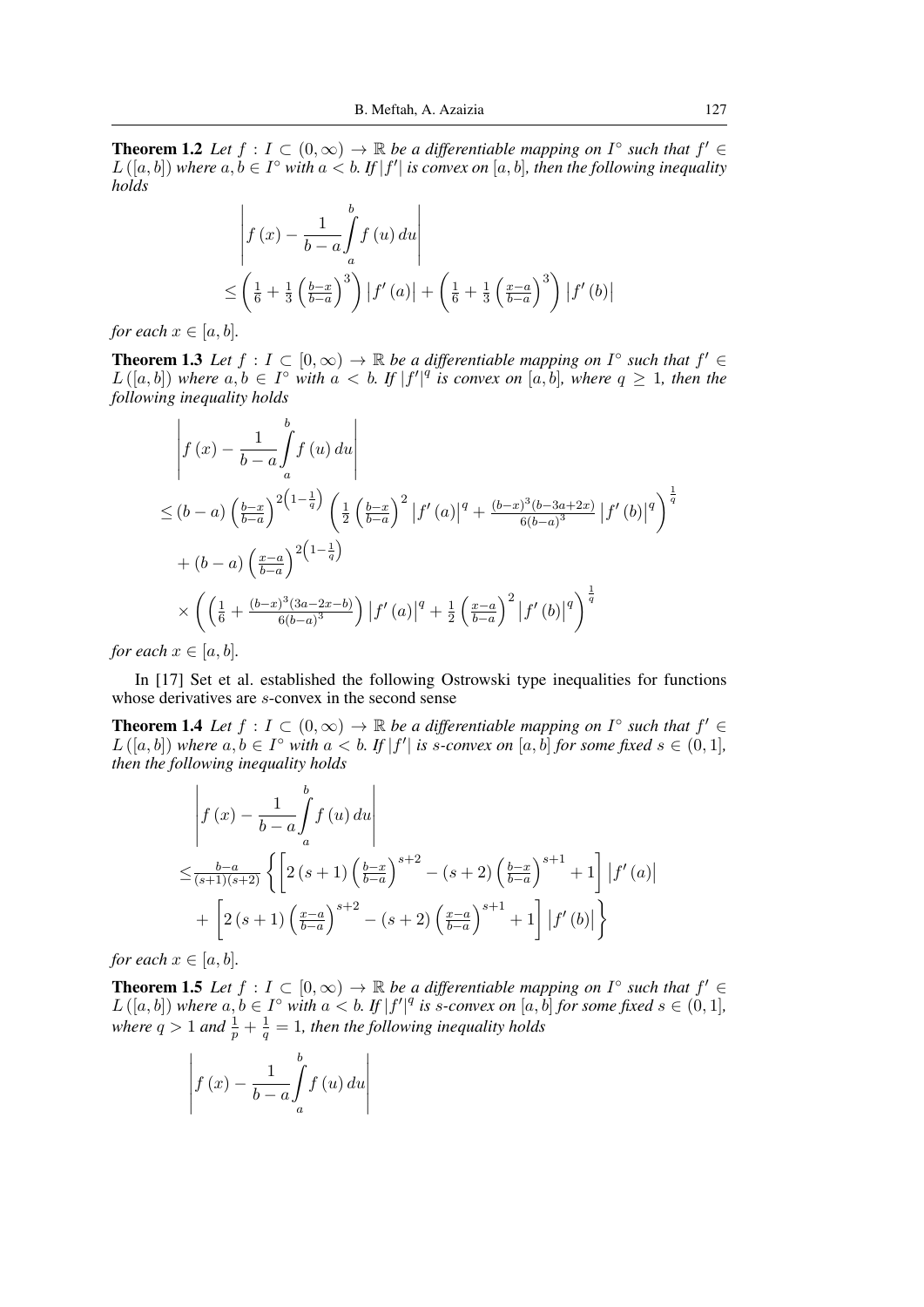$$
\leq \frac{b-a}{(p+1)^{\frac{1}{p}}(s+1)^{\frac{1}{q}}}\times \left\{ \left(\frac{b-x}{b-a}\right)^{1+\frac{1}{p}} \left(\left(\frac{b-x}{b-a}\right)^{s+1} |f'(a)|^{q} + \left[1 - \left(\frac{x-a}{b-a}\right)^{s+1}\right] |f'(b)|^{q}\right)^{\frac{1}{q}} + \left(\frac{x-a}{b-a}\right)^{1+\frac{1}{p}} \left(\left[1 - \left(\frac{b-x}{b-a}\right)^{s+1}\right] |f'(a)|^{q} + \left(\frac{x-a}{b-a}\right)^{s+1} |f'(b)|^{q}\right)^{\frac{1}{q}} \right\}
$$

*for each*  $x \in [a, b]$ *.* 

**Theorem 1.6** Let  $f: I \subset [0, \infty) \to \mathbb{R}$  be a differentiable mapping on  $I^{\circ}$  such that  $f' \in$  $L([a, b])$  where  $a, b \in I^{\circ}$  with  $a < b$ . If  $|f'|^{q}$  is s-convex on  $[a, b]$  for some fixed  $s \in (0, 1]$ , *where*  $q \geq 1$ *, then the following inequality holds* 

$$
\begin{split}\n&\left|f\left(x\right)-\frac{1}{b-a}\int_{a}^{b}f\left(u\right)du\right| \\
&\leq(b-a)\left(\frac{1}{2}\right)^{1-\frac{1}{q}}\left(\left\{\left(\frac{b-x}{b-a}\right)^{2\left(1-\frac{1}{q}\right)}\left[\frac{1}{s+2}\left(\frac{b-x}{b-a}\right)^{s+2}\left|f'\left(a\right)\right|^{q}\right.\right.\\&\left.+\left.\left(\frac{1}{s+2}\left(\frac{x-a}{b-a}\right)^{s+2}-\frac{1}{s+1}\left(\frac{x-a}{b-a}\right)^{s+1}+\frac{1}{(s+2)(s+1)}\right)\left|f'\left(b\right)\right|^{q}\right]^{\frac{1}{q}}\right\} \\
&+\left\{\left(\frac{x-a}{b-a}\right)^{2\left(1-\frac{1}{q}\right)}\left[\frac{1}{s+2}\left(\frac{x-a}{b-a}\right)^{s+2}\left|f'\left(b\right)\right|^{q}\right.\right.\\&\left.\left.+\left.\left(\frac{1}{s+2}\left(\frac{b-x}{b-a}\right)^{s+2}-\frac{1}{s+1}\left(\frac{b-x}{b-a}\right)^{s+1}+\frac{1}{(s+2)(s+1)}\right)\left|f'\left(a\right)\right|^{q}\right]^{\frac{1}{q}}\right\}\right)\n\end{split}
$$

*for each*  $x \in [a, b]$ *.* 

Motivated by the results cited above, in this paper we introduce the class of strongly beta-convex functions and we establish some new Ostrowski's inequalities for functions whose first derivatives in absolute value are strongly  $beta$ -convex. Several results for its subclasses are also derived.

## 2 Preliminaries

In this section we recall some concepts of convexity that are well known in the literature.

**Definition 2.1** [9] A set  $I \subseteq \mathbb{R}^n$  is said to be convex if for any  $x, y \in H$ , and  $\forall t \in [0, 1]$ , *we have*

$$
tx + (1 - t) y \in I.
$$

**Definition 2.2** *[15] A function*  $f: I \to \mathbb{R}$  *is said to be convex, if* 

$$
f(tx + (1-t)y) \le tf(x) + (1-t)f(y)
$$

*holds for all*  $x, y \in I$  *and*  $t \in [0, 1]$ *.*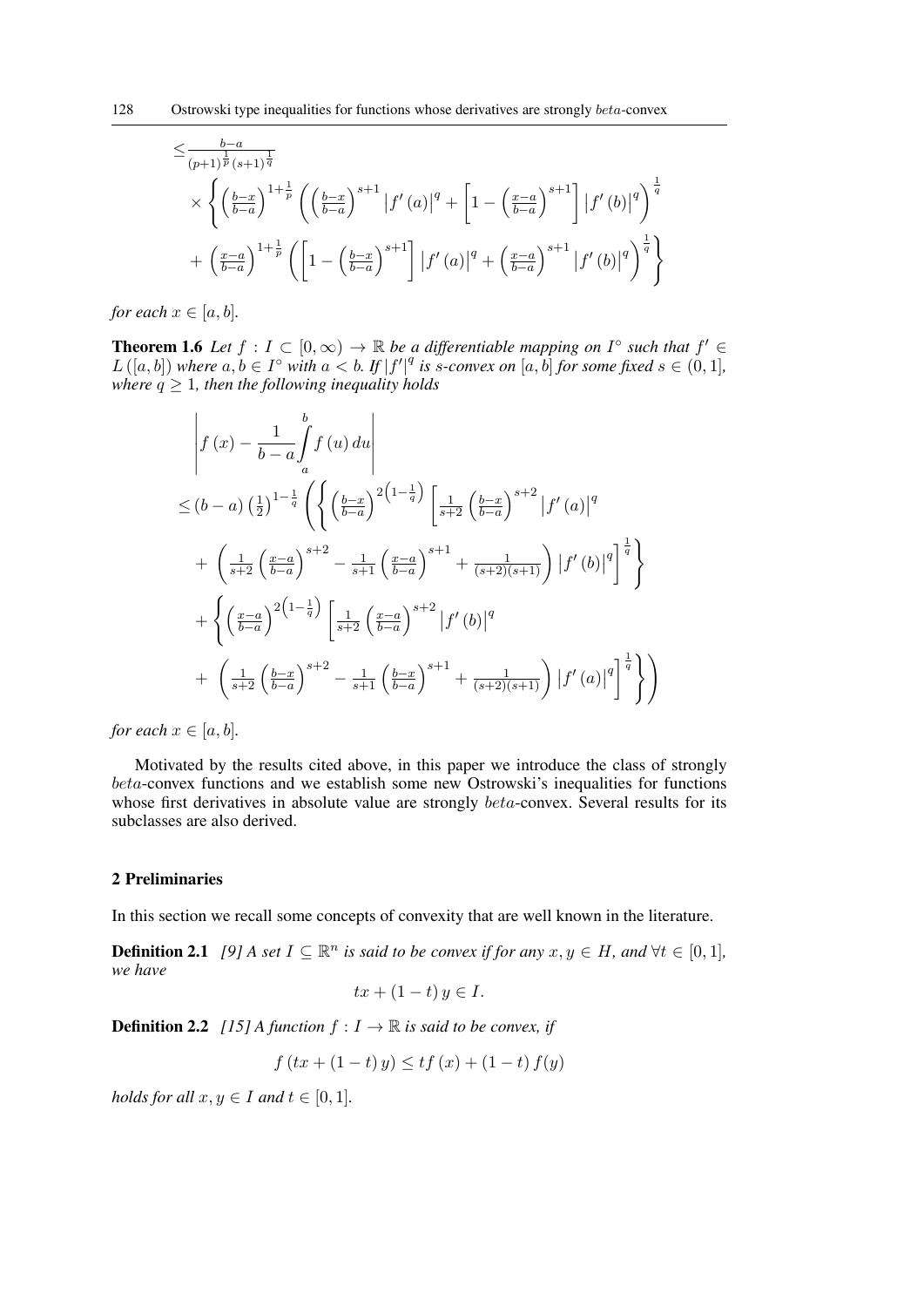**Definition 2.3** *[16]*  $f : I = [a, b] \subset \mathbb{R} \to \mathbb{R}$  *is called strongly convex with modulus c if* 

$$
f(tx + (1-t)y) \le tf(x) + (1-t) f (y) - ct(1-t) ||x - y||2
$$

*holds for all*  $x, y \in I$  *and*  $t \in (0, 1)$ *.* 

**Definition 2.4** *[5] A nonnegative function*  $f: I \to \mathbb{R}$  *is said to be P-convex, if* 

$$
f(tx+(1-t)y) \le f(x) + f(y)
$$

*holds for all*  $x, y \in I$  *and all*  $t \in [0, 1]$ *.* 

**Definition 2.5** [2] A nonnegative function  $f: I \to \mathbb{R}$  is said to be strongly P-convex, if

$$
f(tx + (1-t) y) \le f(x) + f(y) - ct(1-t) ||x - y||2
$$

*holds for all*  $x, y \in I$  *and all*  $t \in [0, 1]$ *.* 

**Definition 2.6** *[6] A nonnegative function*  $f : I \rightarrow \mathbb{R}$  *is said to be s-Godunova-Levin function, where*  $s \in [0, 1]$ *, if* 

$$
f(tx + (1-t)y) \le \frac{f(x)}{t^{s}} + \frac{f(y)}{(1-t)^{s}}
$$

*holds for all*  $x, y \in I$  *and all*  $t \in (0, 1)$ *.* 

**Definition 2.7** *[20] Let*  $f : I \subset \mathbb{R} \to \mathbb{R}$  *be a nonnegative function. We say that*  $f : I \to \mathbb{R}$ *is* tgs*-convex function on* I *if the inequality*

$$
f(tx + (1-t)y) \le t (1-t) [f (x) + f (y)]
$$

*holds for all*  $x, y \in I$ *, and*  $t \in (0, 1)$ *.* 

**Definition 2.8** *[21] A function*  $f: I \subset \mathbb{R} \to \mathbb{R}$  *is said to be beta-convex on I, if* 

$$
f (tx + (1-t) y) \le t^{p} (1-t)^{q} f (x) + t^{q} (1-t)^{p} f (y)
$$

*holds for all*  $x, y \in I$ *, and*  $t \in [0, 1]$ *, where*  $p, q > -1$ *.* 

**Definition 2.9** [3] A nonnegative function  $f : I \subset [0, \infty) \to \mathbb{R}$  is said to be s-convex in *the second sense for some fixed*  $s \in (0, 1]$ *, if* 

$$
f(tx + (1-t)y) \le t^{s} f(x) + (1-t)^{s} f(y)
$$

*holds for all*  $x, y \in I$  *and*  $t \in [0, 1]$ *.* 

**Definition 2.10** *[2, 7] A nonnegative function*  $f : I \subset [0, \infty) \to \mathbb{R}$  *is said to be strongly s*-convex in the second sense for some fixed  $s \in (0, 1]$ , if

$$
f(tx + (1-t)y) \le t^s f(x) + (1-t)^s f(y) - ct(1-t) ||x - y||^2
$$

*holds for all*  $x, y \in I$  *and*  $t \in [0, 1]$ *.* 

**Definition 2.11** *[22] A nonnegative function*  $f : I \subset [0,\infty) \to \mathbb{R}$  *is said to be extended s*-convex for some fixed  $s \in [-1, 1]$ , if

$$
f(tx + (1-t)y) \le t^s f(x) + (1-t)^s f(y)
$$

*holds for all*  $x, y \in I$  *and*  $t \in (0, 1)$ *.*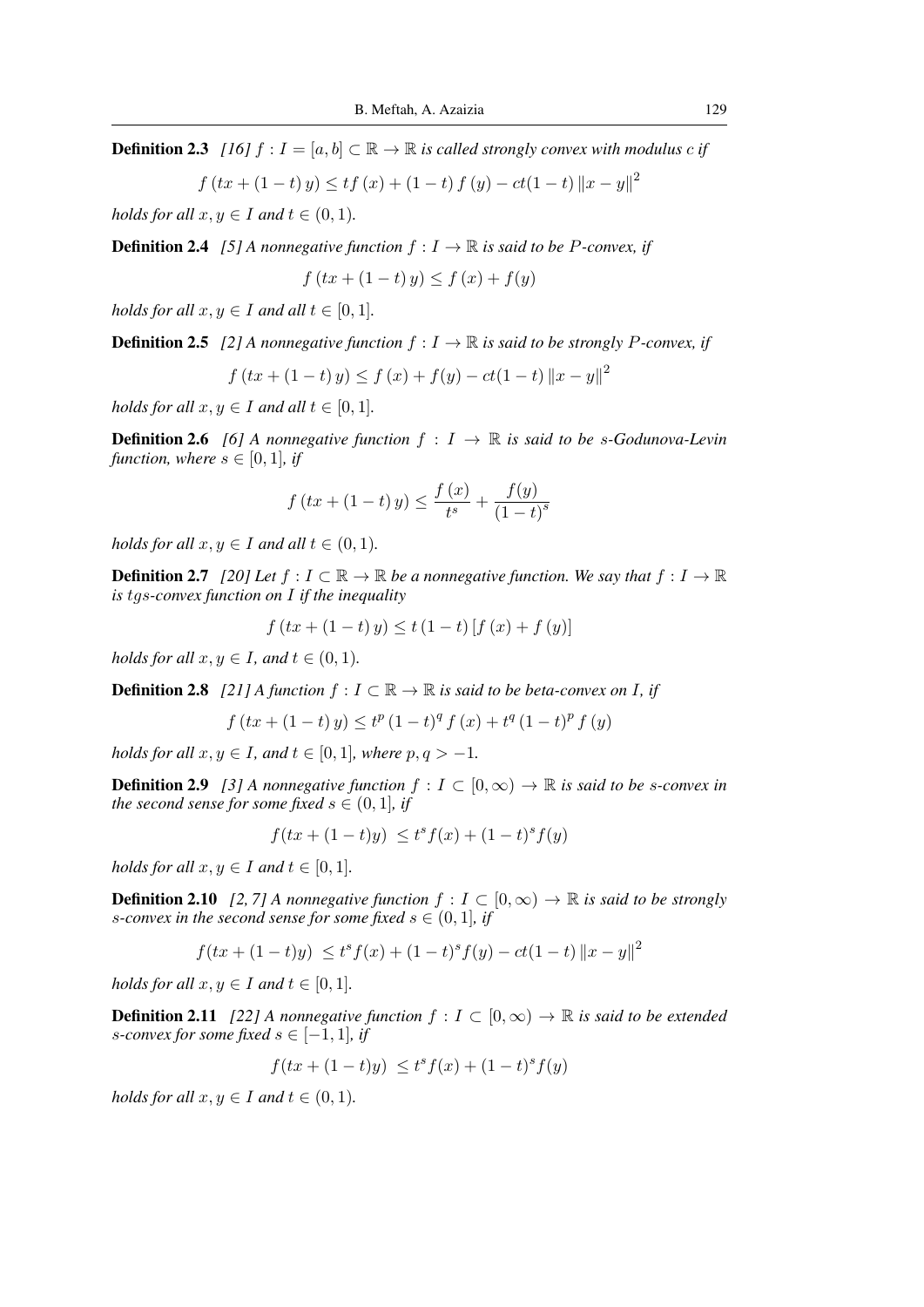**Definition 2.12** *[19] A nonnegative function*  $f : I \subset [0, \infty) \to \mathbb{R}$  *is said to be strongly extended s-convex for some fixed*  $s \in [-1, 1]$ *, if* 

$$
f(tx + (1-t)y) \le t^s f(x) + (1-t)^s f(y) - ct(1-t) ||x - y||^2
$$

*holds for all*  $x, y \in I$  *and*  $t \in (0, 1)$ *.* 

Definition 2.13 *[4] The incomplete beta function is defined by*

$$
B_x(\alpha, \beta) = \int_0^x t^{\alpha - 1} (1 - t)^{\beta - 1} dt,
$$

*where*  $x \in [0, 1]$  *and*  $\alpha, \beta > 0$ *.* 

**Lemma 2.1** [1] Let  $f: I \subset \mathbb{R} \to \mathbb{R}$  be a differentiable mapping on  $I^{\circ}$  where  $a, b \in I$  with  $a < b$ . If  $f' \in L[a, b]$ , then the following equality holds:

$$
f(x) - \frac{1}{b-a} \int_{a}^{b} f(u) du = (a - b) \int_{0}^{1} p(t) f'(ta + (1 - t) b) dt
$$

for each  $t \in [0, 1]$ , where

$$
p(t) = \begin{cases} t & \text{if } t \in \left[0, \frac{b-x}{b-a}\right] \\ t-1 & \text{if } t \in \left(\frac{b-x}{b-a}, 1\right], \end{cases}
$$

for all  $x \in [a, b]$ .

#### 3 Main results

**Definition 3.1** *A nonnegative function*  $f : I \subset [0, \infty) \to \mathbb{R}$  *is said to be strongly betaconvex on* I *, if*

$$
f(tx+(1-t)y) \le t^p (1-t)^q f (x) + t^q (1-t)^p f (y) - ct (1-t) ||x-y||^2
$$

*holds for all*  $x, y \in I$  *and*  $t \in [0, 1]$ *, where*  $p, q > -1$ *.* 

**Remark 3.1** The Definition 3.1 recapture the Definition 2.2 for  $c = q = 0$  and  $p = 1$ , Definition 2.3 for  $q = 0$  and  $p = 1$ , Definition 2.4 for  $p = q = c = 0$ , Definition 2.5 for  $p = q = 0$ , Definition 2.6 for  $p \in (-1, 0]$  and  $q = c = 0$ , Definition 2.7 for  $c = 0$  and  $p = q = 1$ , Definition 2.8 for  $c = 0$ , Definition 2.9 for  $p \in (0, 1]$  and  $q = c = 0$ , Definition 2.10 for  $p \in (0, 1]$  and  $q = 0$ , Definition 2.11 for  $p \in (-1, 1]$  and  $q = c = 0$ , Definition 2.12 for  $p \in (-1, 1]$  and  $q = 0$ .

**Definition 3.2** *A nonnegative function*  $f : I \subset [0, \infty) \to \mathbb{R}$  *is said to be strongly tgsconvex on* I *, if*

$$
f(tx+(1-t)y) \le t(1-t)(f(x)+f(y)) - ct(1-t) ||x-y||^2
$$

*holds for all*  $x, y \in I$  *and*  $t \in (0, 1)$ *.*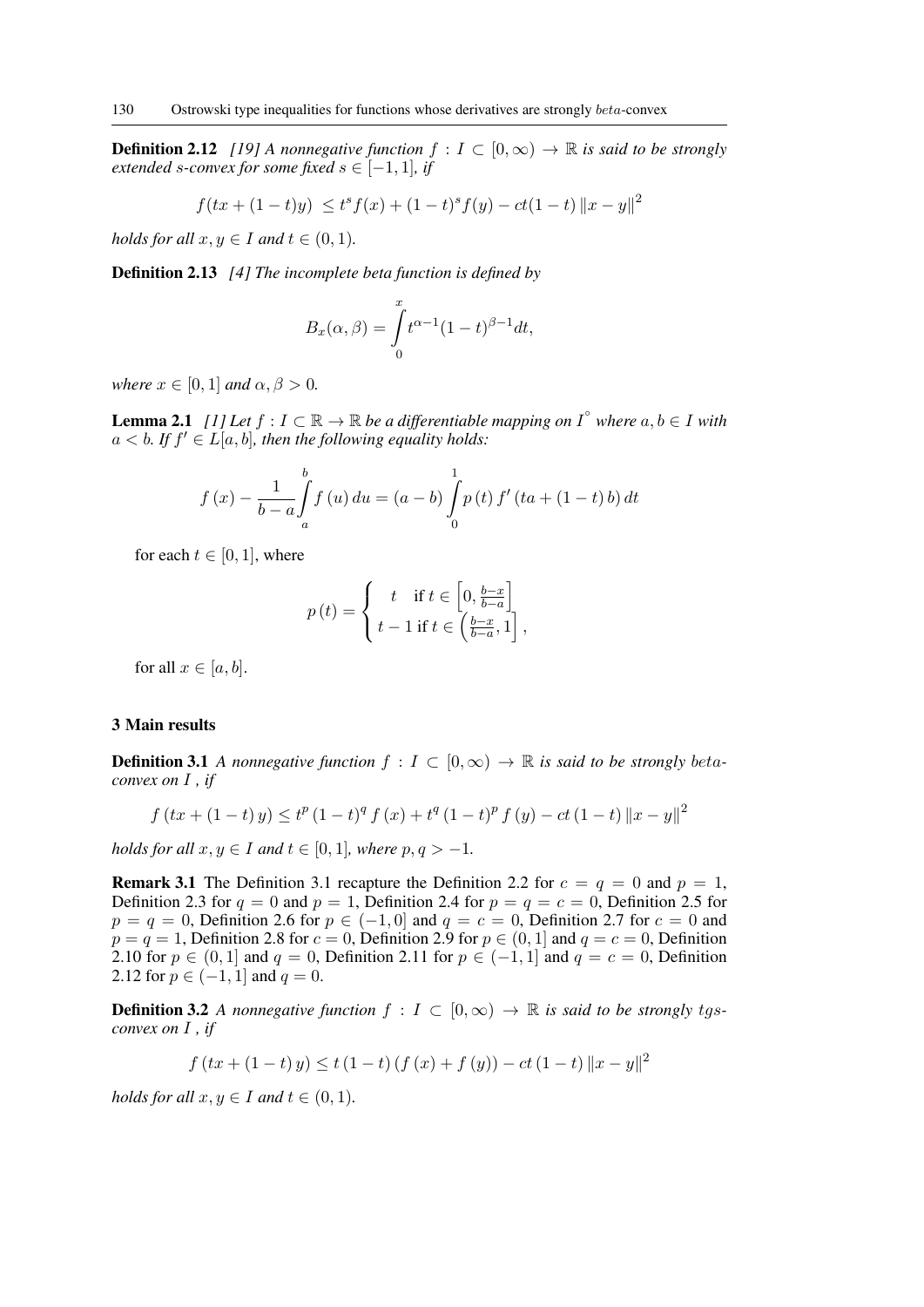**Definition 3.3** *A nonnegative function*  $f: I \to \mathbb{R}$  *is said to be strongly s-Godunova-Levin function, where*  $s \in [0, 1]$ *, if* 

$$
f(tx + (1-t)y) \le \frac{f(x)}{t^{s}} + \frac{f(y)}{(1-t)^{s}} - ct(1-t) \|x - y\|^{2}
$$

*holds for all*  $x, y \in I$  *and all*  $t \in (0, 1)$ *.* 

**Theorem 3.1** Let  $f : I \subset \mathbb{R} \to \mathbb{R}$  be a differentiable mapping on  $I^{\circ}$  where  $a, b \in I$ with  $a < b$ , and  $f' \in L[a, b]$ . If  $|f'|$  is strongly beta-convex with modulus  $c > 0$ , then the *following inequality*

$$
\begin{aligned}\n&\left| f(x) - \frac{1}{b-a} \int_{a}^{b} f(t) dt \right| \\
&\leq (b-a) \left( \left( B_{\frac{b-x}{b-a}}(p+2, q+1) + B_{\frac{x-a}{b-a}}(q+2, p+1) \right) |f'(a)| \right. \\
&+ \left( B_{\frac{b-x}{b-a}}(q+2, p+1) + B_{\frac{x-a}{b-a}}(p+2, q+1) \right) |f'(b)| \\
&- \frac{c}{(b-a)^3} \left( (b-x)^5 \left( \frac{1}{3} - \frac{b-x}{4(b-a)} \right) + (x-a)^5 \left( \frac{1}{3} - \frac{x-a}{4(b-a)} \right) \right)\n\end{aligned}
$$

holds for all  $x \in [a, b]$ , where  $\beta_x (.,.)$  is the incomplete beta function and  $p, q > -1$ .

**Proof.** From Lemma 2.1, properties of modulus, and strongly  $beta$ -convexity of  $|f'|$ , we get

$$
\begin{split}\n&\left|f\left(x\right)-\frac{1}{b-a}\int_{a}^{b}f\left(u\right)du\right| \\
&\leq(b-a)\left(\int_{0}^{\frac{b-x}{b-a}}t\left|f'\left(ta+\left(1-t\right)b\right)\right|dt+\int_{\frac{b-x}{b-a}}^{1}\left(1-t\right)\left|f'\left(ta+\left(1-t\right)b\right)\right|dt\right) \\
&\leq(b-a)\left(\int_{0}^{\frac{b-x}{b-a}}t\left(t^{p}\left(1-t\right)^{q}\left|f'\left(a\right)\right|+t^{q}\left(1-t\right)^{p}\left|f'\left(b\right)\right|-ct\left(1-t\right)\left(b-x\right)^{2}\right)dt\right. \\
&+\int_{\frac{b-x}{b-a}}^{1}\left(1-t\right)\left(t^{p}\left(1-t\right)^{q}\left|f'\left(a\right)\right|+t^{q}\left(1-t\right)^{p}\left|f'\left(b\right)\right|-ct\left(1-t\right)\left(x-a\right)^{2}\right)dt\right) \\
&=\left(b-a\right)\left(\left|f'\left(a\right)\right|\int_{0}^{\frac{b-x}{b-a}}t^{p+1}\left(1-t\right)^{q}dt+\left|f'\left(b\right)\right|\int_{0}^{\frac{b-x}{b-a}}t^{q+1}\left(1-t\right)^{p}dt\right. \\
&\left.-c\left(b-x\right)^{2}\int_{0}^{t^{2}}t^{2}\left(1-t\right)dt+\left|f'\left(a\right)\right|\int_{\frac{b-x}{b-a}}^{1}t^{p}\left(1-t\right)^{q+1}dt\n\end{split}
$$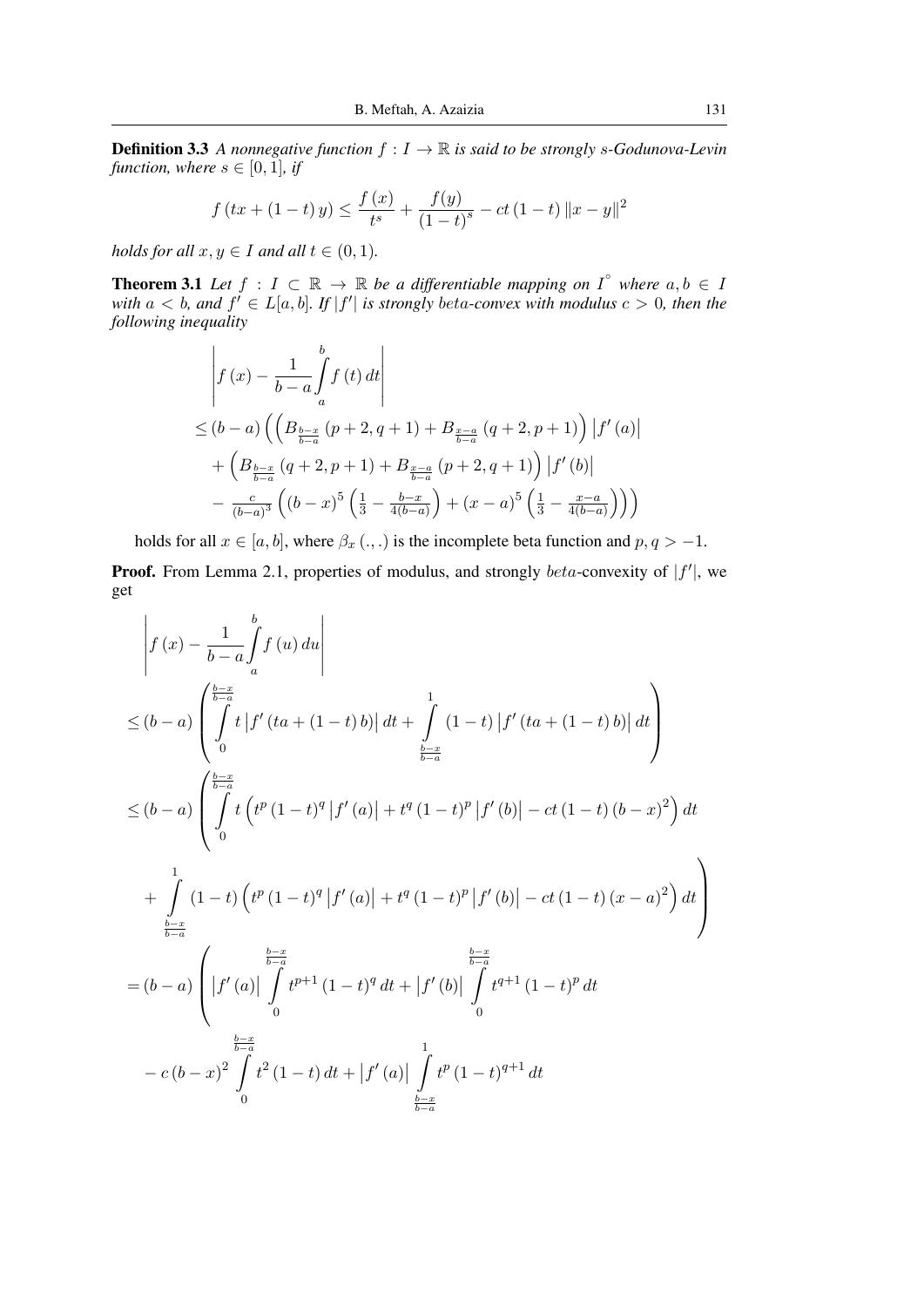$$
+ |f'(b)| \int_{\frac{b-x}{b-a}}^{1} t^{q} (1-t)^{p+1} dt - c (x-a)^{2} \int_{\frac{b-x}{b-a}}^{1} t (1-t)^{2} dt
$$
\n
$$
= (b-a) \left( |f'(a)| \left( \int_{0}^{\frac{b-x}{b-a}} t^{p+1} (1-t)^{q} dt + \int_{0}^{\frac{x-a}{b-a}} t^{q+1} (1-t)^{p} dt \right) \right)
$$
\n
$$
+ |f'(b)| \left( \int_{0}^{\frac{b-x}{b-a}} t^{q+1} (1-t)^{p} dt + \int_{0}^{\frac{x-a}{b-a}} t^{p+1} (1-t)^{q} dt \right)
$$
\n
$$
- c \left( (b-x)^{2} \int_{0}^{\frac{b-x}{b-a}} t^{2} (1-t) dt + (x-a)^{2} \int_{0}^{\frac{x-a}{b-a}} (1-t) t^{2} dt \right)
$$
\n
$$
= (b-a) \left( \left( B_{\frac{b-x}{b-a}} (p+2, q+1) + B_{\frac{x-a}{b-a}} (q+2, p+1) \right) |f'(a)|
$$
\n
$$
+ \left( B_{\frac{b-x}{b-a}} (q+2, p+1) + B_{\frac{x-a}{b-a}} (p+2, q+1) \right) |f'(b)|
$$
\n
$$
- \frac{c}{(b-a)^{3}} \left( (b-x)^{5} \left( \frac{1}{3} - \frac{b-x}{4(b-a)} \right) + (x-a)^{5} \left( \frac{1}{3} - \frac{x-a}{4(b-a)} \right) \right) \right).
$$

The proof is completed.

**Corollary 3.1** In Theorem 3.1 if we put  $x = \frac{a+b}{2}$  $\frac{+b}{2}$ , we get

$$
\begin{aligned}\n&\left| f\left(\frac{a+b}{2}\right) - \frac{1}{b-a} \int_{a}^{b} f\left(t\right) dt \right| \\
&\leq (b-a) \left( \left( B_{\frac{1}{2}}\left( p+2, q+1 \right) + B_{\frac{1}{2}}\left( q+2, p+1 \right) \right) \left| f'\left(a\right) \right| \right. \\
&\left. + \left( B_{\frac{1}{2}}\left( q+2, p+1 \right) + B_{\frac{1}{2}}\left( p+2, q+1 \right) \right) \left| f'\left(b\right) \right| - \frac{5c(b-a)^2}{384} \right). \n\end{aligned}
$$

Corollary 3.2 *Under the assumptions of Theorem 3.1 and if*  $|f'|$  *is strongly extended sconvex where*  $s \in (-1, 1]$ *, we have* 

$$
\begin{split}\n&\left| f(x) - \frac{1}{b-a} \int_{a}^{b} f(t) dt \right| \\
&\leq (b-a) \left( \left( \frac{1}{(s+1)(s+2)} - \frac{1}{s+1} \left( \frac{b-x}{b-a} \right)^{s+1} + \frac{2}{s+2} \left( \frac{b-x}{b-a} \right)^{s+2} \right) \left| f'(a) \right| \right. \\
&+ \left( \frac{1}{(s+1)(s+2)} - \frac{1}{s+1} \left( \frac{x-a}{b-a} \right)^{s+1} + \frac{2}{s+2} \left( \frac{x-a}{b-a} \right)^{s+2} \right) \left| f'(b) \right| \\
&- \frac{c}{(b-a)^3} \left( (b-x)^5 \left( \frac{1}{3} - \frac{b-x}{4(b-a)} \right) + (x-a)^5 \left( \frac{1}{3} - \frac{x-a}{4(b-a)} \right) \right) \right).\n\end{split}
$$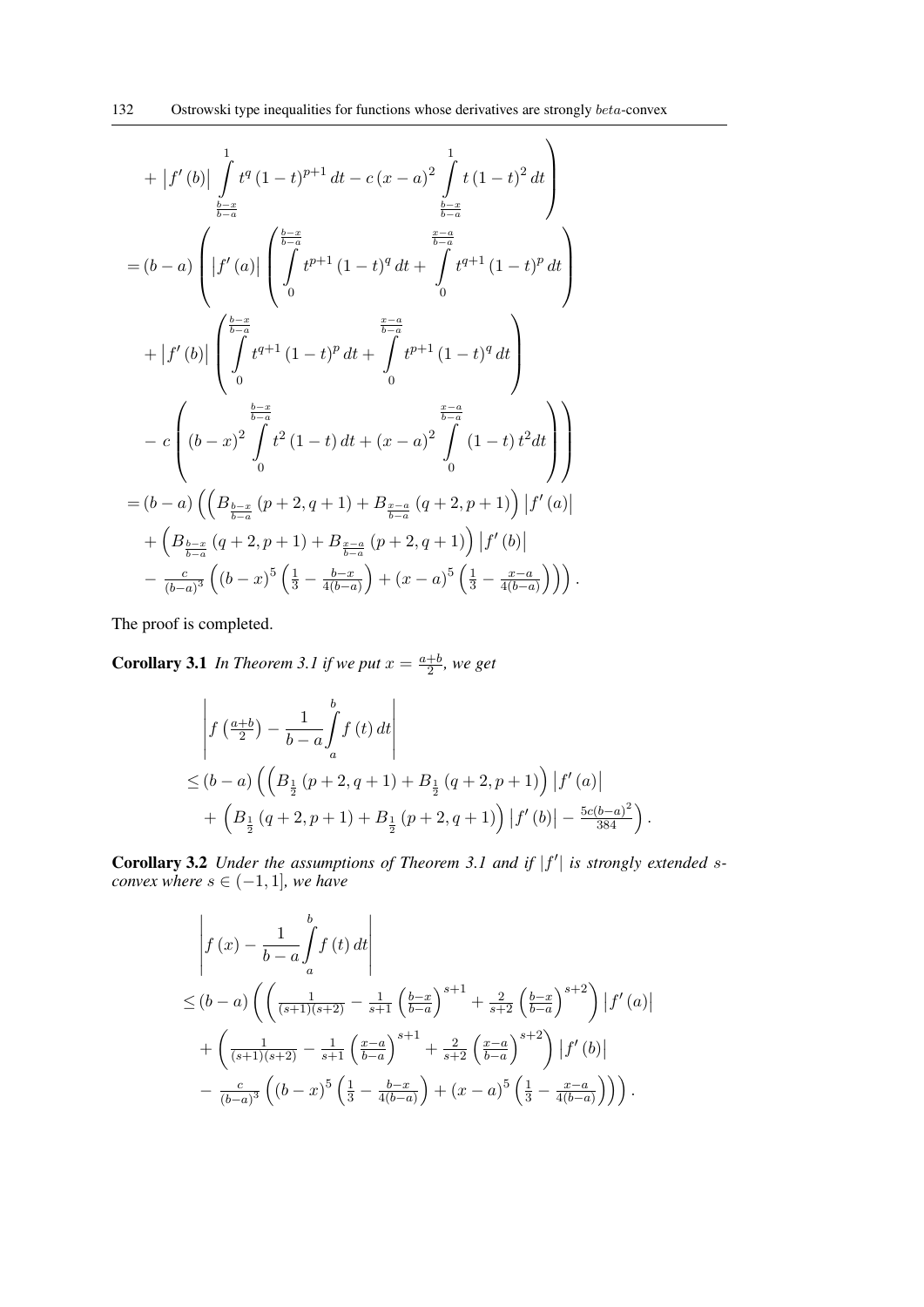$$
\begin{aligned}\n&\left| f\left(\frac{a+b}{2}\right) - \frac{1}{b-a} \int_{a}^{b} f\left(t\right) dt \right| \\
&\leq (b-a) \left( \frac{1}{(s+1)(s+2)} \left(1 - \frac{1}{2^{s+1}}\right) \left( \left| f'(a) \right| + \left| f'(b) \right| \right) - \frac{5c(b-a)^2}{384} \right).\n\end{aligned}
$$

Corollary 3.3 Under the assumptions of Theorem 3.1 and if  $|f'|$  is strongly tgs-convex, we *have*

$$
\left| f(x) - \frac{1}{b-a} \int_{a}^{b} f(t) dt \right| \le (b-a)
$$
  
\$\times \left( \left( \frac{4\left(\frac{b-x}{b-a}\right)^3 - 3\left(\frac{b-x}{b-a}\right)^4 + 4\left(\frac{x-a}{b-a}\right)^3 - 3\left(\frac{x-a}{b-a}\right)^4}{12} \right) \left( \left| f'(a) \right| + \left| f'(b) \right| \right) - \frac{c}{(b-a)^3} \left( (b-x)^5 \left( \frac{1}{3} - \frac{b-x}{4(b-a)} \right) + (x-a)^5 \left( \frac{1}{3} - \frac{x-a}{4(b-a)} \right) \right) \right).

*Moreover if we choose*  $x = \frac{a+b}{2}$  $\frac{+b}{2}$ , we obtain

$$
\left| f\left(\frac{a+b}{2}\right) - \frac{1}{b-a} \int_a^b f\left(t\right) dt \right| \leq \frac{5(b-a)}{96} \left( \left( \left| f'\left(a\right) \right| + \left| f'\left(b\right) \right| \right) - \frac{c(b-a)^2}{4} \right).
$$

Corollary 3.4 Under the assumptions of Theorem 3.1 and if  $|f'|$  is strongly convex, we have

$$
\begin{split}\n&\left|f\left(x\right)-\frac{1}{b-a}\int_{a}^{b}f\left(t\right)dt\right| \\
&\leq (b-a)\left(\left(\frac{1}{3}\left(\frac{b-x}{b-a}\right)^{3}+\frac{1}{2}\left(\frac{x-a}{b-a}\right)^{2}-\frac{1}{3}\left(\frac{x-a}{b-a}\right)^{3}\right)\left|f'\left(a\right)\right|\right. \\
&+\left(\frac{1}{2}\left(\frac{b-x}{b-a}\right)^{2}-\frac{1}{3}\left(\frac{b-x}{b-a}\right)^{3}+\frac{1}{3}\left(\frac{x-a}{b-a}\right)^{3}\right)\left|f'\left(b\right)\right| \\
&-\frac{c}{(b-a)^{3}}\left(\left(b-x\right)^{5}\left(\frac{1}{3}-\frac{b-x}{4(b-a)}\right)+\left(x-a\right)^{5}\left(\frac{1}{3}-\frac{x-a}{4(b-a)}\right)\right)\right)\right).\n\end{split}
$$

*Moreover if we choose*  $x = \frac{a+b}{2}$  $\frac{+b}{2}$ , we obtain

$$
\left| f\left(\frac{a+b}{2}\right) - \frac{1}{b-a} \int_a^b f\left(t\right) dt \right| \leq \frac{b-a}{8} \left( \left| f'\left(a\right) \right| + \left| f'\left(b\right) \right| - \frac{5c(b-a)^2}{48} \right).
$$

Corollary 3.5 Under the assumptions of Theorem 3.1 and if  $|f'|$  is strongly P function

$$
\left| f(x) - \frac{1}{b-a} \int_{a}^{b} f(t) dt \right|
$$
  

$$
\leq \frac{b-a}{2} \left( \left( \left( \frac{b-x}{b-a} \right)^2 + \left( \frac{x-a}{b-a} \right)^2 \right) \left( \left| f'(a) \right| + \left| f'(b) \right| \right) \right)
$$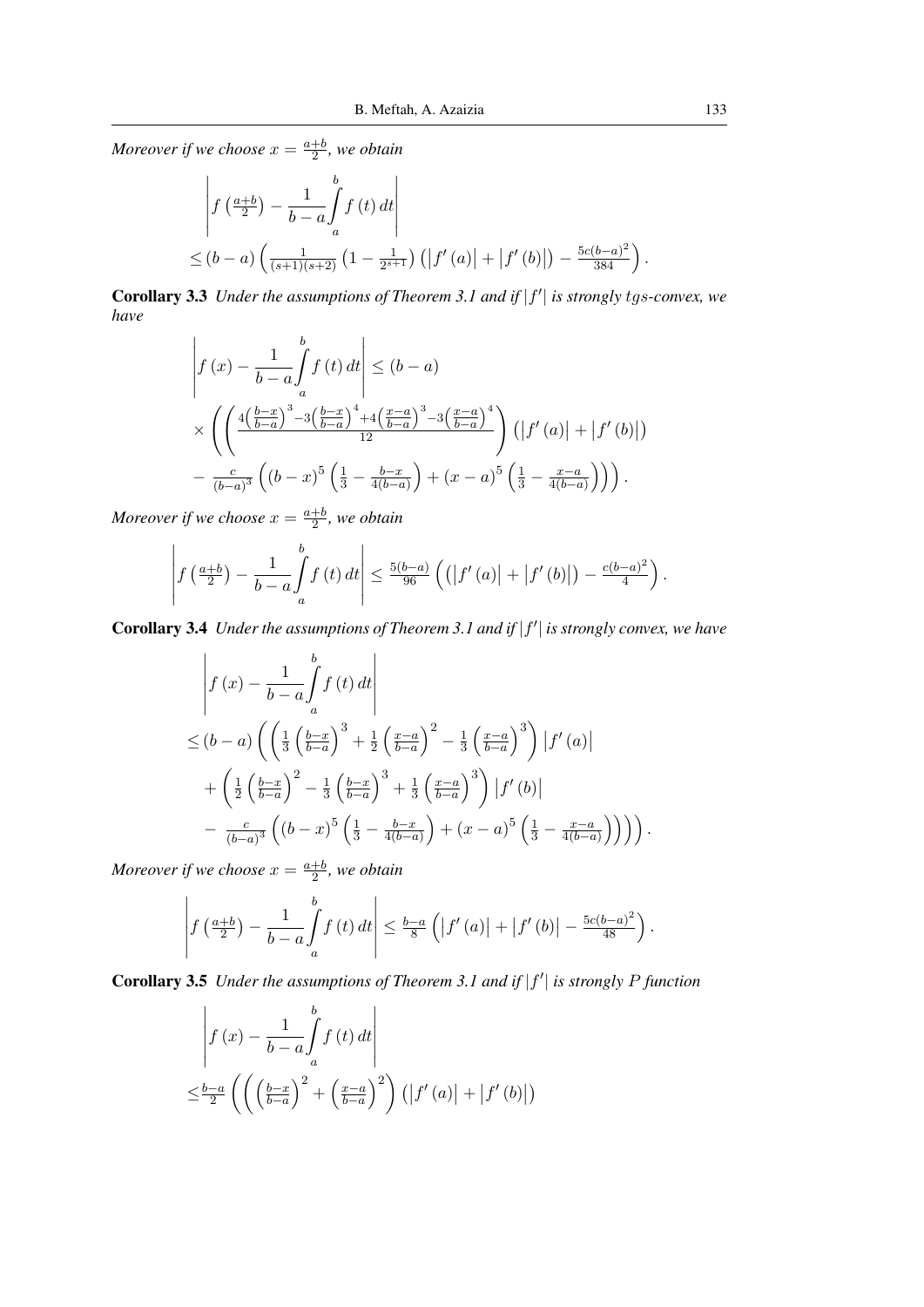$$
- \frac{c}{(b-a)^3} \left( (b-x)^5 \left( \frac{1}{3} - \frac{b-x}{4(b-a)} \right) + (x-a)^5 \left( \frac{1}{3} - \frac{x-a}{4(b-a)} \right) \right) \right).
$$

$$
\left| f\left(\frac{a+b}{2}\right) - \frac{1}{b-a} \int_a^b f\left(t\right) dt \right| \leq \frac{b-a}{4} \left( \left| f'\left(a\right) \right| + \left| f'\left(b\right) \right| - \frac{5c(b-a)^2}{192} \right).
$$

Corollary 3.6 *under the conditions of Theorem 3.1 and if*  $|f'|$  *is beta-convex one has* 

$$
\begin{aligned}\n&\left| f(x) - \frac{1}{b-a} \int_{a}^{b} f(t) dt \right| \\
&\leq (b-a) \left( \left( B_{\frac{b-x}{b-a}}(p+2, q+1) + B_{\frac{x-a}{b-a}}(q+2, p+1) \right) | f'(a) | \right. \\
&+ \left( B_{\frac{b-x}{b-a}}(q+2, p+1) + B_{\frac{x-a}{b-a}}(p+2, q+1) \right) | f'(b) | \right).\n\end{aligned}
$$

*Moreover if we choose*  $x = \frac{a+b}{2}$  $\frac{+b}{2}$ , we get

$$
\begin{aligned}\n&\left| f\left(\frac{a+b}{2}\right) - \frac{1}{b-a} \int_{a}^{b} f\left(t\right) dt \right| \\
&\leq (b-a) \left( \left( B_{\frac{1}{2}}\left(p+2, q+1\right) + B_{\frac{1}{2}}\left(q+2, p+1\right) \right) \left| f'\left(a\right) \right| + \left( B_{\frac{1}{2}}\left(q+2, p+1\right) + B_{\frac{1}{2}}\left(p+2, q+1\right) \right) \left| f'\left(b\right) \right| \right).\n\end{aligned}
$$

Corollary 3.7 Under the assumptions of Theorem 3.1 and if  $|f'|$  is extended s-convex, we *have*

$$
\begin{split} & \left| f\left(x\right) - \frac{1}{b-a} \int_{a}^{b} f\left(t\right) dt \right| \\ &\leq (b-a) \left( \left( \frac{1}{(s+1)(s+2)} - \frac{1}{s+1} \left( \frac{b-x}{b-a} \right)^{s+1} + \frac{2}{s+2} \left( \frac{b-x}{b-a} \right)^{s+2} \right) \left| f'\left(a\right) \right| \\ &+ \left( \frac{1}{(s+1)(s+2)} - \frac{1}{s+1} \left( \frac{x-a}{b-a} \right)^{s+1} + \frac{2}{s+2} \left( \frac{x-a}{b-a} \right)^{s+2} \right) \left| f'\left(b\right) \right| \right). \end{split}
$$

*Moreover if we choose*  $x = \frac{a+b}{2}$  $\frac{+b}{2}$ , we obtain

$$
\left| f\left(\frac{a+b}{2}\right) - \frac{1}{b-a} \int_a^b f\left(t\right) dt \right| \leq \frac{b-a}{(s+1)(s+2)} \left(1 - \frac{1}{2^{s+1}}\right) \left( \left| f'\left(a\right) \right| + \left| f'\left(b\right) \right| \right).
$$

Remark 3.2 Corollary 3.7 will be reduced to Theorem 2.1 from [17] if we assume that  $s \in (0, 1]$ . Moreover if we take  $x = \frac{a+b}{2}$  we obtain Corollary 2.1 from [17].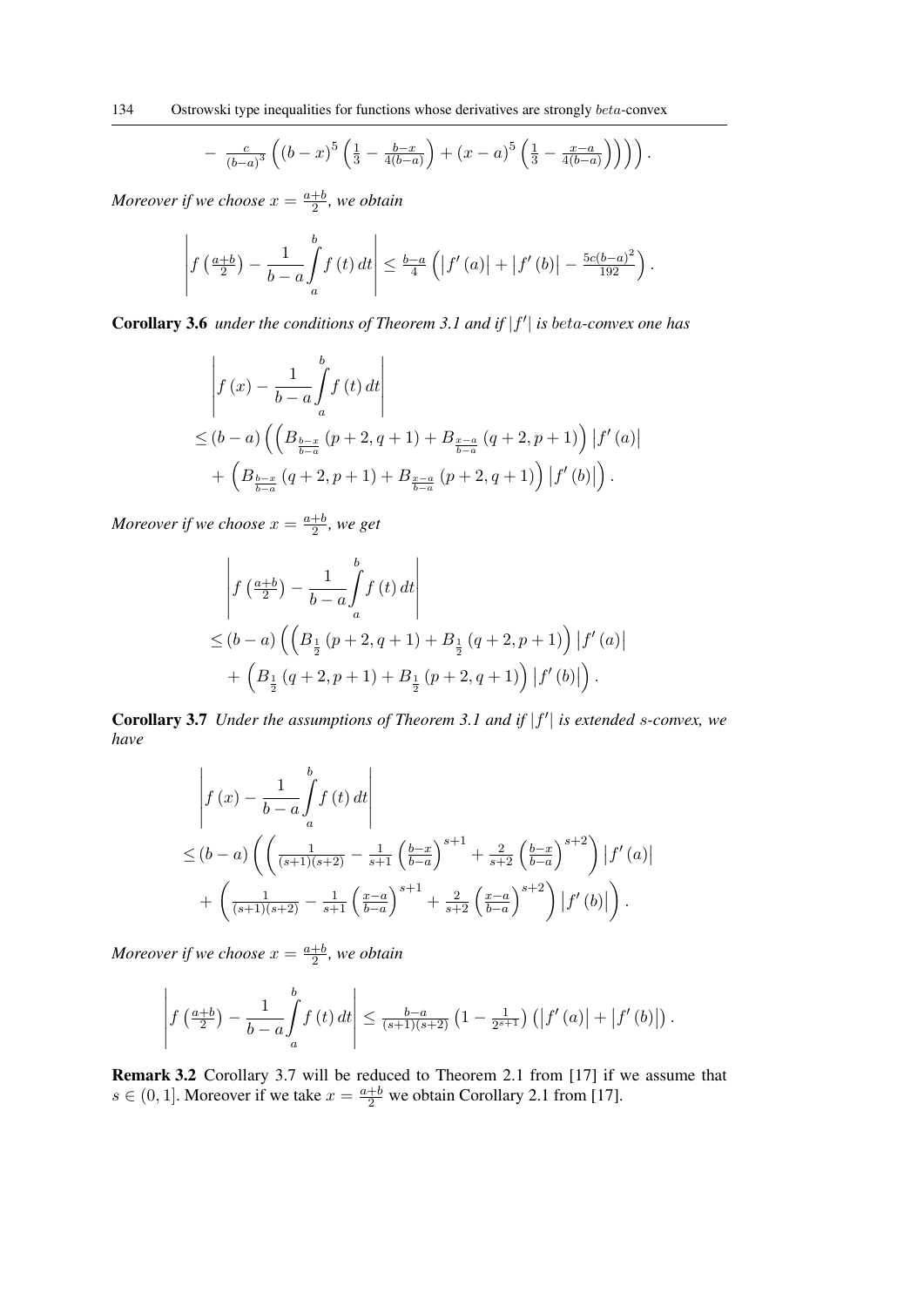Corollary 3.8 Under the assumptions of Theorem 3.1 and if  $|f'|$  is tgs-convex, we have

$$
\left| f(x) - \frac{1}{b-a} \int_a^b f(t) dt \right| \leq \frac{b-a}{12} \left( \left| f'(a) \right| + \left| f'(b) \right| \right)
$$

$$
\times \left( 4 \left( \frac{b-x}{b-a} \right)^3 - 3 \left( \frac{b-x}{b-a} \right)^4 + 4 \left( \frac{x-a}{b-a} \right)^3 - 3 \left( \frac{x-a}{b-a} \right)^4 \right).
$$

*Moreover if we choose*  $x = \frac{a+b}{2}$  $\frac{+b}{2}$ , we obtain

$$
\left| f\left(\frac{a+b}{2}\right) - \frac{1}{b-a} \int_a^b f\left(t\right) dt \right| \leq \frac{5(b-a)}{96} \left( \left| f'\left(a\right) \right| + \left| f'\left(b\right) \right| \right).
$$

**Corollary 3.9** *Under the assumptions of Theorem 3.1 and if*  $|f'|$  *is convex, we have* 

$$
\begin{aligned}\n\left| f(x) - \frac{1}{b-a} \int_a^b f(t) dt \right| \\
\leq (b-a) \left( \left( \frac{1}{3} \left( \frac{b-x}{b-a} \right)^3 + \frac{1}{2} \left( \frac{x-a}{b-a} \right)^2 - \frac{1}{3} \left( \frac{x-a}{b-a} \right)^3 \right) \left| f'(a) \right| \right. \\
&+ \left( \frac{1}{2} \left( \frac{b-x}{b-a} \right)^2 - \frac{1}{3} \left( \frac{b-x}{b-a} \right)^3 + \frac{1}{3} \left( \frac{x-a}{b-a} \right)^3 \right) \left| f'(b) \right| \right).\n\end{aligned}
$$

*Moreover if we choose*  $x = \frac{a+b}{2}$  $\frac{+b}{2}$ , we obtain Theorem 2.2 from [8].

Corollary 3.10 *Under the assumptions of Theorem 3.1 and if*  $|f'|$  *is P function* 

$$
\begin{aligned}\n\left| f(x) - \frac{1}{b-a} \int_a^b f(t) dt \right| \\
\leq & \frac{b-a}{2} \left( \left( \frac{b-x}{b-a} \right)^2 + \left( \frac{x-a}{b-a} \right)^2 \right) \left( \left| f'(a) \right| + \left| f'(b) \right| \right).\n\end{aligned}
$$

*Moreover if we choose*  $x = \frac{a+b}{2}$  $\frac{+b}{2}$ , we obtain

$$
\left| f\left(\frac{a+b}{2}\right) - \frac{1}{b-a} \int\limits_a^b f\left(t\right) dt \right| \leq \frac{b-a}{4} \left( \left| f'\left(a\right) \right| + \left| f'\left(b\right) \right| \right).
$$

**Theorem 3.2** Let  $f: I \subset \mathbb{R} \to \mathbb{R}$  be a differentiable mapping on  $I^{\circ}$  where  $a, b \in I$  with  $a < b$ , and  $f' \in L[a, b]$ , and let  $\mu > 1$  with  $\frac{1}{\lambda} + \frac{1}{\mu}$  $\frac{1}{\mu} = 1$ . If  $|f'|^{\mu}$  strongly beta-convex with *modulus* c > 0*, then the following inequality*

$$
\begin{aligned}\n\left| f(x) - \frac{1}{b-a} \int_{a}^{b} f(u) \, du \right| \\
\leq & \frac{b-a}{(\lambda+1)^{\frac{1}{\lambda}}} \left( \left( \frac{b-x}{b-a} \right)^{1+\frac{1}{\lambda}} \left( \left| f'(a) \right|^{\mu} \beta_{\frac{b-x}{b-a}} (p+1, q+1) + \left| f'(b) \right|^{\mu} \beta_{\frac{b-x}{b-a}} (q+1, p+1) \right.\n\end{aligned}
$$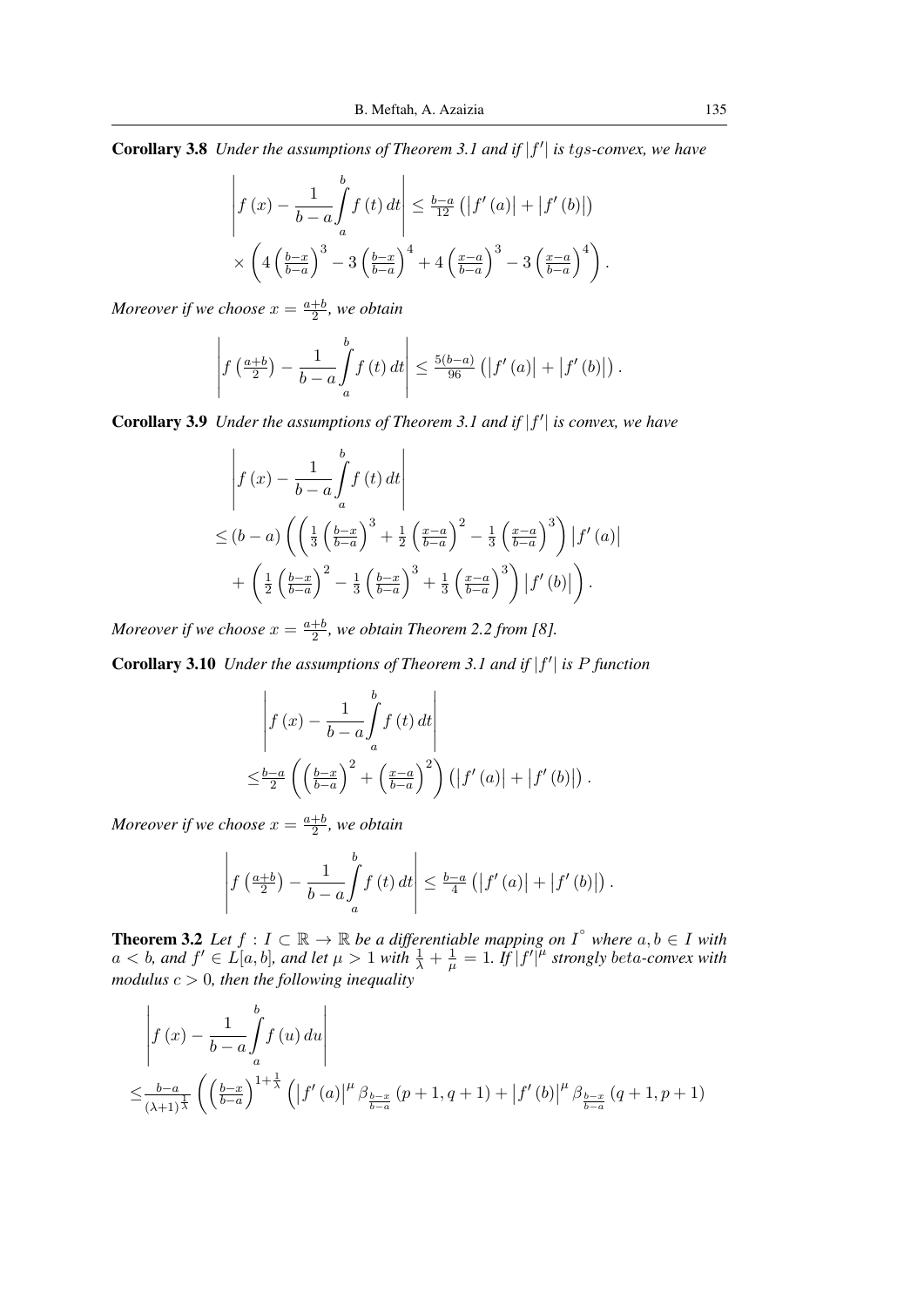$$
- c \frac{(b-x)^4}{(b-a)^2} \left(\frac{1}{2} - \frac{b-x}{3(b-a)}\right)^{\frac{1}{\mu}}
$$
  
+  $\left(\frac{x-a}{b-a}\right)^{1+\frac{1}{\lambda}} \left(\left|f'(a)\right|^{\mu} \beta_{\frac{x-a}{b-a}} (q+1, p+1) + \left|f'(b)\right|^{\mu} \beta_{\frac{x-a}{b-a}} (p+1, q+1)$   
-  $c \frac{(x-a)^4}{(b-a)^2} \left(\frac{1}{2} - \frac{x-a}{3(b-a)}\right)^{\frac{1}{\mu}}$ 

holds for all  $x \in [a, b]$ , where  $\beta_x (.,.)$  is the incomplete beta function and  $p, q > -1$ .

Proof. From Lemma 2.1, properties of modulus, and Hölder inequality, we get

$$
\begin{split}\n&\left| f(x) - \frac{1}{b-a} \int_{a}^{b} f(u) du \right| \\
&\leq (b-a) \left( \left( \int_{0}^{\frac{b-x}{b-a}} t^{\lambda} dt \right)^{\frac{1}{\lambda}} \left( \int_{0}^{\frac{b-x}{b-a}} \left| f'(ta + (1-t) b) \right|^{\mu} dt \right)^{\frac{1}{\mu}} \right. \\
&+ \left( \int_{\frac{b-x}{b-a}}^{1} (1-t)^{\lambda} dt \right)^{\frac{1}{\lambda}} \left( \int_{\frac{b-x}{b-a}}^{1} \left| f'(ta + (1-t) b) \right|^{\mu} dt \right)^{\frac{1}{\mu}} \right) \\
&= \frac{b-a}{(\lambda+1)^{\frac{1}{\lambda}}} \left( \left( \frac{b-x}{b-a} \right)^{1+\frac{1}{\lambda}} \left( \int_{0}^{\frac{b-x}{b-a}} \left| f'(ta + (1-t) b) \right|^{\mu} dt \right)^{\frac{1}{\mu}} \right. \\
&+ \left( \frac{x-a}{b-a} \right)^{1+\frac{1}{\lambda}} \left( \int_{\frac{b-x}{b-a}}^{1} \left| f'(ta + (1-t) b) \right|^{\mu} dt \right)^{\frac{1}{\mu}} \right). \n\end{split} \tag{3.1}
$$

Since  $|f'|^{\mu}$  is strongly *beta*-convex, we deduce

$$
\int f(x) - \frac{1}{b-a} \int_{a}^{b} f(u) du
$$
\n
$$
\leq \frac{b-a}{(\lambda+1)^{\frac{1}{\lambda}}} \left( \left( \frac{b-x}{b-a} \right)^{1+\frac{1}{\lambda}} \right)
$$
\n
$$
\times \int_{0}^{\frac{b-x}{b-a}} \left( t^{p} (1-t)^{q} |f'(a)|^{\mu} + t^{q} (1-t)^{p} |f'(b)|^{\mu} - ct (1-t) (b-x)^{2} \right) dt
$$
\n
$$
+ \left( \frac{x-a}{b-a} \right)^{1+\frac{1}{\lambda}}
$$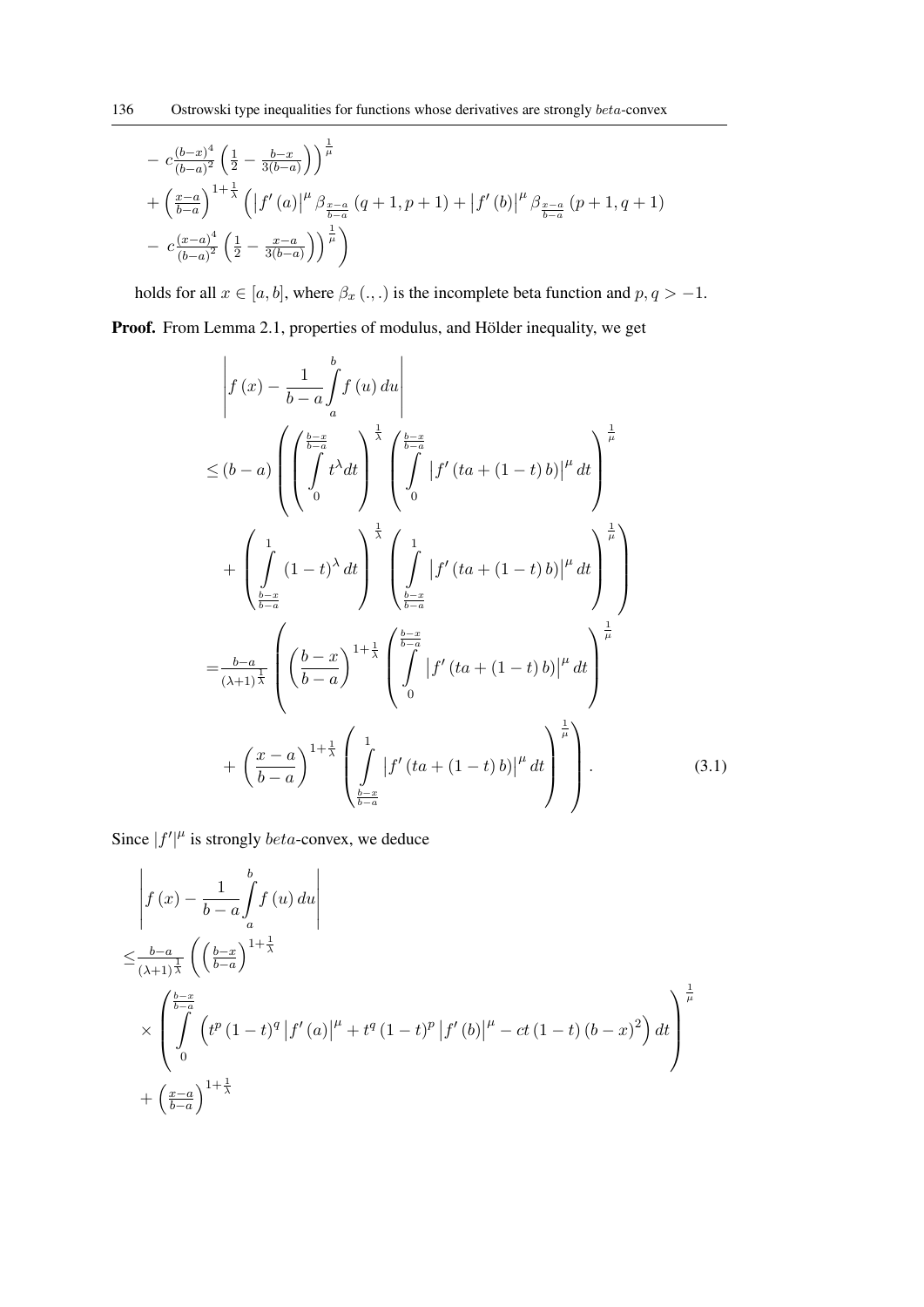$$
\times \left( \int_{0}^{\frac{x-a}{b-a}} \left( t^{q} (1-t)^{p} |f'(a)|^{\mu} + t^{p} (1-t)^{q} |f'(b)|^{\mu} - ct (1-t) (x-a)^{2} \right) dt \right)^{\frac{1}{\mu}}
$$
  
\n
$$
= \frac{b-a}{(\lambda+1)^{\frac{1}{\lambda}}} \left( \left( \frac{b-x}{b-a} \right)^{1+\frac{1}{\lambda}} \left( |f'(a)|^{\mu} \beta_{\frac{b-x}{b-a}} (p+1, q+1) + |f'(b)|^{\mu} \beta_{\frac{b-x}{b-a}} (q+1, p+1) \right) - c \frac{(b-x)^{4}}{(b-a)^{2}} \left( \frac{1}{2} - \frac{b-x}{3(b-a)} \right) \right)^{\frac{1}{\mu}}
$$
  
\n
$$
+ \left( \frac{x-a}{b-a} \right)^{1+\frac{1}{\lambda}} \left( |f'(a)|^{\mu} \beta_{\frac{x-a}{b-a}} (q+1, p+1) + |f'(b)|^{\mu} \beta_{\frac{x-a}{b-a}} (p+1, q+1) - c \frac{(x-a)^{4}}{(b-a)^{2}} \left( \frac{1}{2} - \frac{x-a}{3(b-a)} \right) \right)^{\frac{1}{\mu}}.
$$

The proof is completed.

**Corollary 3.11** In Theorem 3.2 if we put  $x = \frac{a+b}{2}$  $\frac{+b}{2}$ , we get

$$
\begin{split}\n\left| f\left(\frac{a+b}{2}\right) - \frac{1}{b-a} \int_{a}^{b} f\left(u\right) du \right| &\leq \frac{b-a}{2^{\frac{\lambda+1}{\lambda}} (\lambda+1)^{\frac{1}{\lambda}}} \\
&\times \left( \left( \left| f'\left(a\right) \right|^{\mu} \beta_{\frac{1}{2}} \left( p+1, q+1 \right) + \left| f'\left(b\right) \right|^{\mu} \beta_{\frac{1}{2}} \left( q+1, p+1 \right) - c \frac{\left(b-a\right)^{2}}{48} \right)^{\frac{1}{\mu}} \right. \\
&\quad \left. + \left( \left| f'\left(a\right) \right|^{\mu} \beta_{\frac{1}{2}} \left( q+1, p+1 \right) + \left| f'\left(b\right) \right|^{\mu} \beta_{\frac{1}{2}} \left( p+1, q+1 \right) - c \frac{\left(b-a\right)^{2}}{48} \right)^{\frac{1}{\mu}} \right). \n\end{split}
$$

Corollary 3.12 *Under the assumptions of Theorem 3.2 and if*  $|f'|$  *is strongly extended sconvex where*  $s \in (-1, 1]$ *, we have* 

$$
\begin{split}\n&\left|f\left(x\right)-\frac{1}{b-a}\int_{a}^{b}f\left(u\right)du\right| \\
&\leq \frac{b-a}{\left(\lambda+1\right)^{\frac{1}{\lambda}}}\left(\left(\frac{b-x}{b-a}\right)^{\frac{\lambda+1}{\lambda}}\left(\frac{1}{s+1}\left(\frac{b-x}{b-a}\right)^{s+1}\left|f'\left(a\right)\right|^{\mu}+\frac{1}{s+1}\left(1-\left(\frac{x-a}{b-a}\right)^{1+s}\right)\left|f'\left(b\right)\right|^{\mu} \right.\\ &\left.-c\frac{\left(b-x\right)^{4}}{\left(b-a\right)^{2}}\left(\frac{1}{2}-\frac{b-x}{3(b-a)}\right)\right)^{\frac{1}{\mu}} \\
&+\left(\frac{x-a}{b-a}\right)^{\frac{\lambda+1}{\lambda}}\left(\frac{1}{s+1}\left(1-\left(\frac{b-x}{b-a}\right)^{1+s}\right)\left|f'\left(a\right)\right|^{\mu}+\frac{1}{s+1}\left(\frac{x-a}{b-a}\right)^{s+1}\left|f'\left(b\right)\right|^{\mu} \right.\\ &\left.-c\frac{\left(x-a\right)^{4}}{\left(b-a\right)^{2}}\left(\frac{1}{2}-\frac{x-a}{3(b-a)}\right)\right)^{\frac{1}{\mu}}\right).\n\end{split}
$$

*Moreover if we choose*  $x = \frac{a+b}{2}$  $\frac{+b}{2}$ , we obtain

$$
\left| f\left(\frac{a+b}{2}\right) - \frac{1}{b-a} \int_a^b f(t) dt \right| \le \frac{b-a}{(\lambda+1)^{\frac{1}{\lambda}} 2^{\frac{\lambda+1}{\lambda}}}
$$
  
 
$$
\times \left( \left( \frac{1}{s+1} \left( \frac{1}{2} \right)^{s+1} \left| f'(a) \right|^\mu + \frac{1}{s+1} \left( 1 - \left( \frac{1}{2} \right)^{1+s} \right) \left| f'(b) \right|^\mu - c \frac{(b-a)^2}{48} \right)^{\frac{1}{\mu}}
$$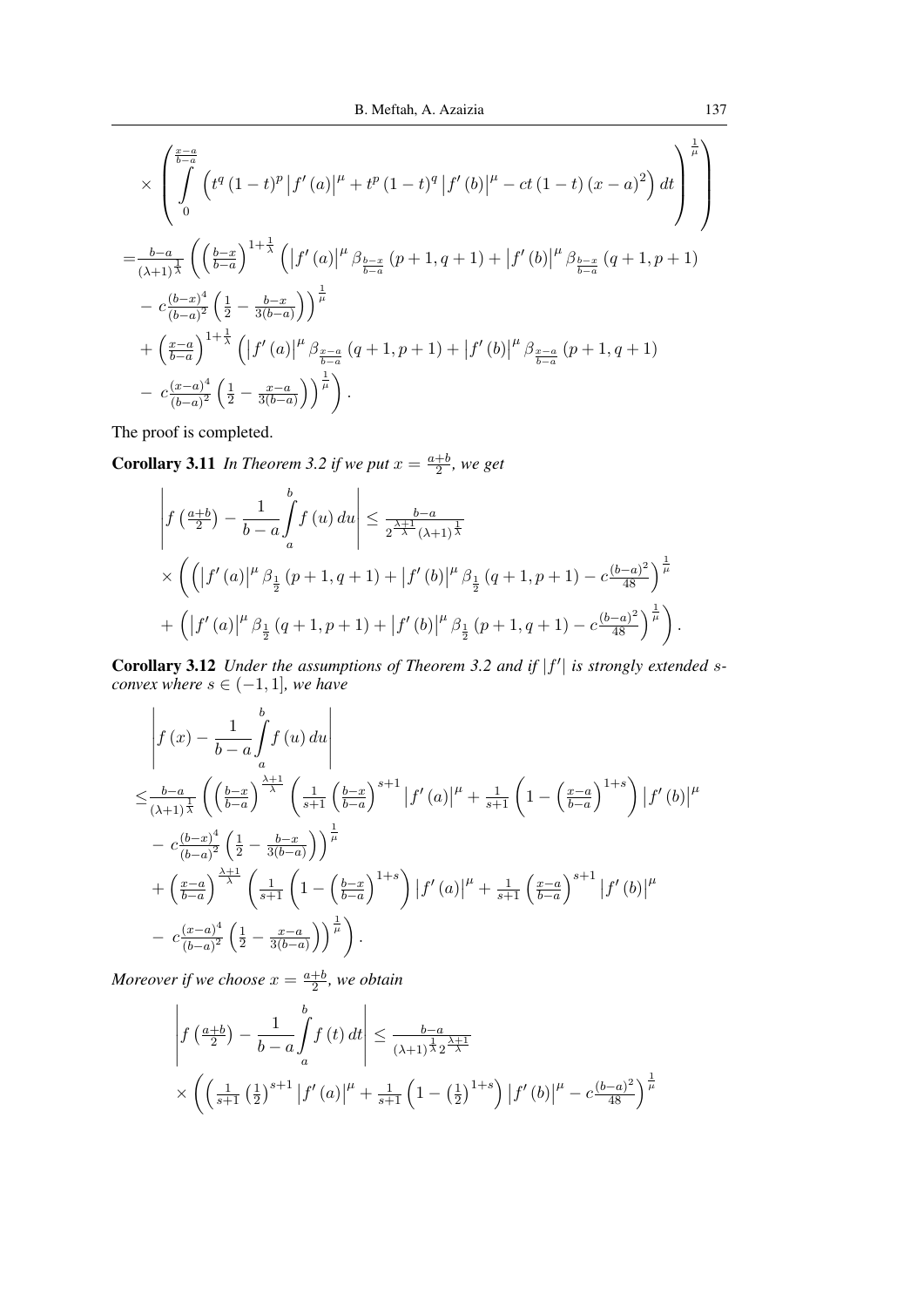$$
+\left(\frac{1}{s+1}\left(1-\left(\frac{1}{2}\right)^{1+s}\right)\left|f'(a)\right|^{\mu}+\frac{1}{s+1}\left(\frac{1}{2}\right)^{s+1}\left|f'(b)\right|^{\mu}-c\frac{(b-a)^2}{48}\right)^{\frac{1}{\mu}}\right).
$$

Corollary 3.13 *Under the assumptions of Theorem 3.2 and if*  $|f'|$  *is strongly tgs-convex, we have*

$$
\begin{split}\n&\left| f(x) - \frac{1}{b-a} \int_{a}^{b} f(u) \, du \right| \\
&\leq \frac{b-a}{(\lambda+1)^{\frac{1}{\lambda}}} \left( \left( \frac{b-x}{b-a} \right)^{2 + \frac{1}{\mu}} \left( \frac{1}{2} - \frac{b-x}{3(b-a)} \right)^{\frac{1}{\mu}} \left( |f'(a)|^{\mu} + |f'(b)|^{\mu} - c(b-x)^2 \right)^{\frac{1}{\mu}} \\
&+ \left( \frac{x-a}{b-a} \right)^{2 + \frac{1}{\mu}} \left( \frac{1}{2} - \frac{x-a}{3(b-a)} \right)^{\frac{1}{\mu}} \left( |f'(a)|^{\mu} + |f'(b)|^{\mu} - c(x-a)^2 \right)^{\frac{1}{\mu}} \right).\n\end{split}
$$

*Moreover if we choose*  $x = \frac{a+b}{2}$  $\frac{+b}{2}$ , we obtain

$$
\left| f\left(\frac{a+b}{2}\right) - \frac{1}{b-a} \int_a^b f\left(t\right) dt \right| \leq \frac{b-a}{2^{1+\frac{1}{\mu}}(\lambda+1)^{\frac{1}{\lambda}}} \left( \frac{|f'(a)|^{\mu} + |f'(b)|^{\mu}}{3} - \frac{c(b-a)^2}{12} \right)^{\frac{1}{\mu}}.
$$

Corollary 3.14 *Under the assumptions of Theorem 3.2 and if*  $|f'|$  *is strongly convex, we have*

$$
\begin{split}\n&\left| f(x) - \frac{1}{b-a} \int_{a}^{b} f(u) \, du \right| \\
&\leq \frac{b-a}{(\lambda+1)^{\frac{1}{\lambda}}} \left( \left( \frac{b-x}{b-a} \right)^{1+\frac{1}{\lambda}} \left( \frac{1}{2} \left( \frac{b-x}{b-a} \right)^{2} \left| f'(a) \right|^{\mu} + \frac{1}{2} \left( \frac{x-a}{b-a} \right)^{2} \left| f'(b) \right|^{\mu} \right. \\
&\left. - c \frac{(b-x)^{4}}{(b-a)^{2}} \left( \frac{1}{2} - \frac{b-x}{3(b-a)} \right) \right)^{\frac{1}{\mu}} \\
&+ \left( \frac{x-a}{b-a} \right)^{1+\frac{1}{\lambda}} \left( \frac{1}{2} \left( \frac{b-x}{b-a} \right)^{2} \left| f'(a) \right|^{\mu} + \frac{1}{2} \left( \frac{x-a}{b-a} \right)^{2} \left| f'(b) \right|^{\mu} \right. \\
&\left. - c \frac{(x-a)^{4}}{(b-a)^{2}} \left( \frac{1}{2} - \frac{x-a}{3(b-a)} \right) \right)^{\frac{1}{\mu}} \right). \n\end{split}
$$

*Moreover if we choose*  $x = \frac{a+b}{2}$  $\frac{+b}{2}$ , we obtain

$$
\left| f\left(\frac{a+b}{2}\right) - \frac{1}{b-a} \int_a^b f(u) \, du \right|
$$
  

$$
\leq \frac{b-a}{2^{1+\frac{2}{\mu}}(\lambda+1)^{\frac{1}{\lambda}}} \left( \left| f'(a) \right|^\mu + \left| f'(b) \right|^\mu - c \frac{(b-a)^2}{3} \right)^{\frac{1}{\mu}}.
$$

Corollary 3.15 *Under the assumptions of Theorem 3.2 and if*  $|f'|$  is strongly P function

$$
\left| f(x) - \frac{1}{b-a} \int_{a}^{b} f(u) \, du \right|
$$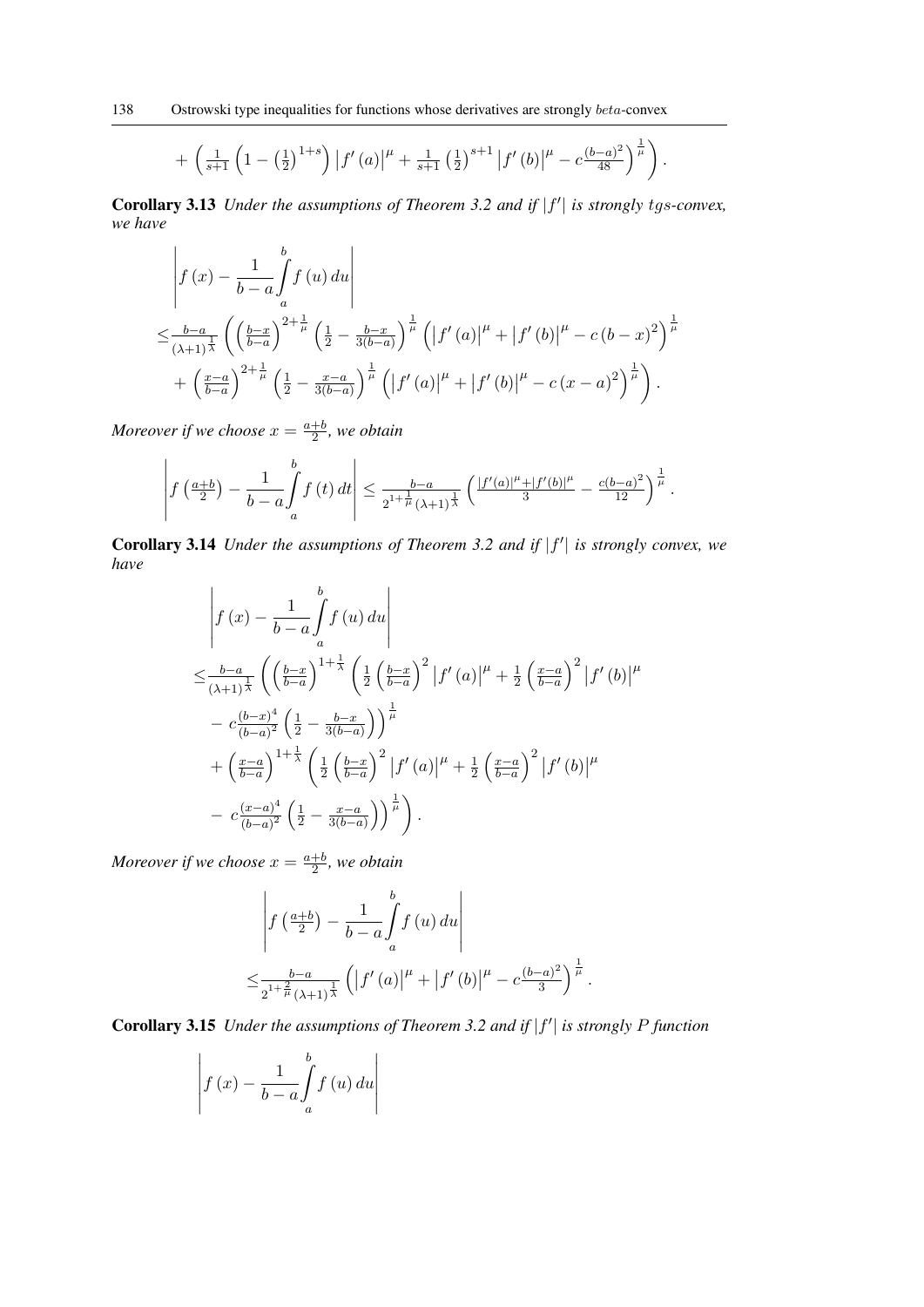$$
\leq \frac{b-a}{(\lambda+1)^{\frac{1}{\lambda}}} \left( \left( \frac{b-x}{b-a} \right)^2 \left( \left| f'(a) \right|^{\mu} + \left| f'(b) \right|^{\mu} - c \frac{(b-x)^3}{b-a} \left( \frac{1}{2} - \frac{b-x}{3(b-a)} \right) \right)^{\frac{1}{\mu}} + \left( \frac{x-a}{b-a} \right)^2 \left( \left| f'(a) \right|^{\mu} + \left| f'(b) \right|^{\mu} - c \frac{(x-a)^3}{b-a} \left( \frac{1}{2} - \frac{x-a}{3(b-a)} \right) \right)^{\frac{1}{\mu}} \right).
$$

$$
\begin{aligned}\n\left| f\left(\frac{a+b}{2}\right) - \frac{1}{b-a} \int_a^b f\left(u\right) du \right| \\
\leq &\frac{b-a}{2(\lambda+1)^{\frac{1}{\lambda}}} \left( \left| f'\left(a\right) \right|^{\mu} + \left| f'\left(b\right) \right|^{\mu} - c \frac{(b-a)^3}{24} \right)^{\frac{1}{\mu}}.\n\end{aligned}
$$

Corollary 3.16 *under the conditions of Theorem 3.2 and if*  $|f'|$  *is beta-convex one has* 

$$
\left| f(x) - \frac{1}{b-a} \int_{a}^{b} f(u) du \right| \leq \frac{b-a}{(\lambda+1)^{\frac{1}{\lambda}}} \times \left( \left( \frac{b-x}{b-a} \right)^{1+\frac{1}{\lambda}} \left( \left| f'(a) \right|^{\mu} \beta_{\frac{b-x}{b-a}} (p+1, q+1) + \left| f'(b) \right|^{\mu} \beta_{\frac{b-x}{b-a}} (q+1, p+1) \right)^{\frac{1}{\mu}} + \left( \frac{x-a}{b-a} \right)^{1+\frac{1}{\lambda}} \left( \left| f'(a) \right|^{\mu} \beta_{\frac{x-a}{b-a}} (q+1, p+1) + \left| f'(b) \right|^{\mu} \beta_{\frac{x-a}{b-a}} (p+1, q+1) \right)^{\frac{1}{\mu}} \right).
$$

*Moreover if we choose*  $x = \frac{a+b}{2}$  $\frac{+b}{2}$ , we get

$$
\left| f\left(\frac{a+b}{2}\right) - \frac{1}{b-a} \int_{a}^{b} f\left(u\right) du \right| \leq \frac{b-a}{2^{\frac{\lambda+1}{\lambda}} (\lambda+1)^{\frac{1}{\lambda}}} \times \left( \left( \left| f'\left(a\right) \right|^{\mu} \beta_{\frac{1}{2}} \left( p+1, q+1 \right) + \left| f'\left(b\right) \right|^{\mu} \beta_{\frac{1}{2}} \left( q+1, p+1 \right) \right)^{\frac{1}{\mu}} + \left( \left| f'\left(a\right) \right|^{\mu} \beta_{\frac{1}{2}} \left( q+1, p+1 \right) + \left| f'\left(b\right) \right|^{\mu} \beta_{\frac{1}{2}} \left( p+1, q+1 \right) \right)^{\frac{1}{\mu}} \right).
$$

Corollary 3.17 *Under the assumptions of Theorem 3.2 and if*  $|f'|$  is extended s-convex *where*  $s \in (-1, 1]$ *, we have* 

$$
\begin{split}\n&\left|f\left(x\right)-\frac{1}{b-a}\int_{a}^{b}f\left(u\right)du\right| \\
&\leq \frac{b-a}{\left(s+1\right)^{\frac{1}{\mu}\left(\lambda+1\right)^{\frac{1}{\lambda}}}}\left(\left(\frac{b-x}{b-a}\right)^{1+\frac{1}{\lambda}}\left(\left(\frac{b-x}{b-a}\right)^{s+1}\left|f'\left(a\right)\right|^{\mu}+\left(1-\left(\frac{x-a}{b-a}\right)^{1+s}\right)\left|f'\left(b\right)\right|^{\mu}\right)^{\frac{1}{\mu}} \\
&+\left(\frac{x-a}{b-a}\right)^{1+\frac{1}{\lambda}}\left(\left(1-\left(\frac{b-x}{b-a}\right)^{1+s}\right)\left|f'\left(a\right)\right|^{\mu}+\left(\frac{x-a}{b-a}\right)^{s+1}\left|f'\left(b\right)\right|^{\mu}\right)^{\frac{1}{\mu}}\right).\n\end{split}
$$

*Moreover if we choose*  $x = \frac{a+b}{2}$  $\frac{+b}{2}$ , we obtain

$$
\left| f\left(\frac{a+b}{2}\right) - \frac{1}{b-a} \int\limits_{a}^{b} f\left(t\right) dt \right| \leq \frac{b-a}{(s+1)^{\frac{1}{\mu}} (\lambda+1)^{\frac{1}{\lambda}} 2^{1+\frac{1}{\lambda}}}
$$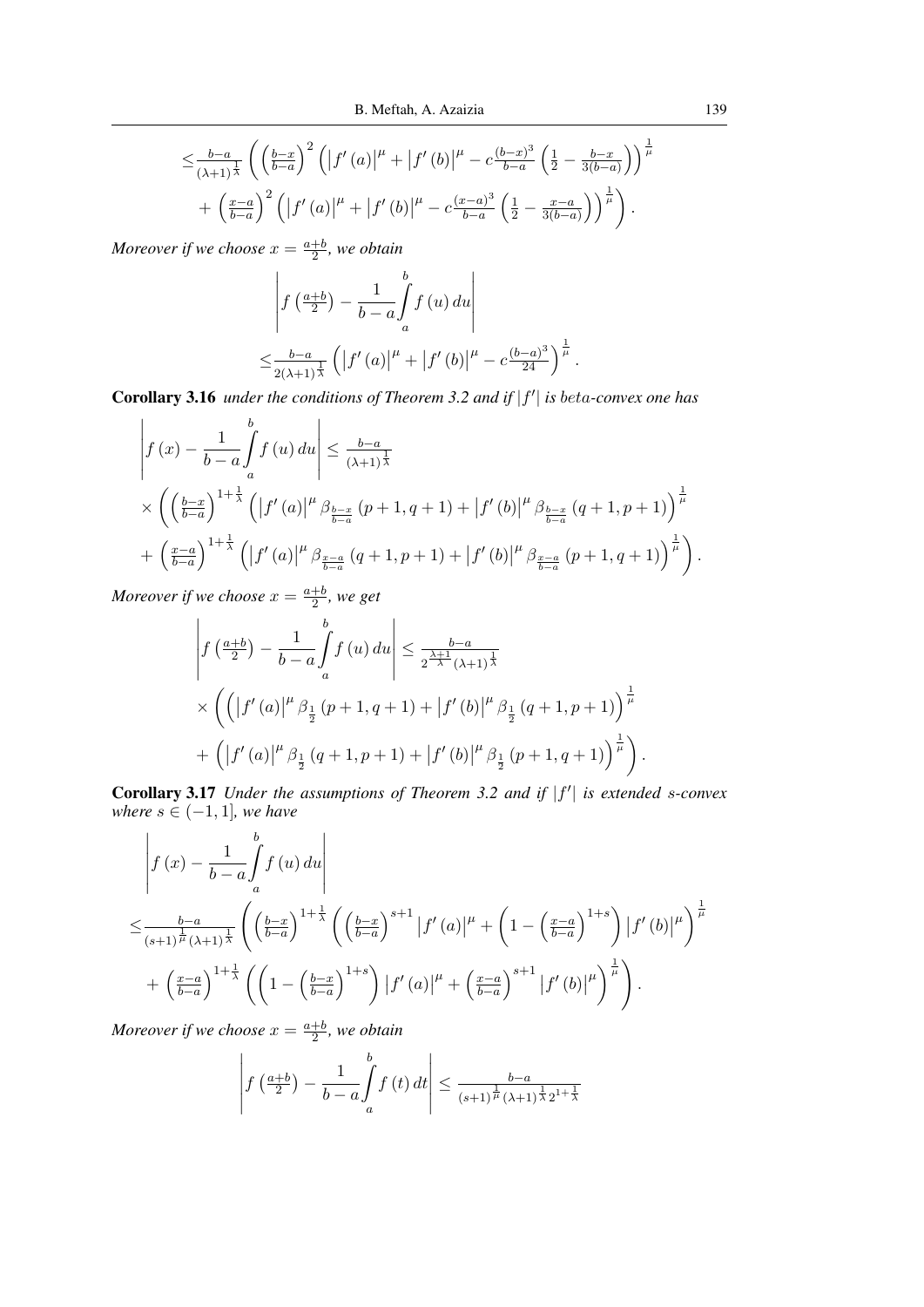$$
\times \left( \left( \left( \frac{1}{2} \right)^{s+1} \left| f'(a) \right|^{\mu} + \left( 1 - \left( \frac{1}{2} \right)^{1+s} \right) \left| f'(b) \right|^{\mu} \right)^{\frac{1}{\mu}} + \left( \left( 1 - \left( \frac{1}{2} \right)^{1+s} \right) \left| f'(a) \right|^{\mu} + \left( \frac{1}{2} \right)^{s+1} \left| f'(b) \right|^{\mu} \right)^{\frac{1}{\mu}} \right).
$$

Remark 3.3 Corollary 3.17 will be reduced to Theorem 2.2 from [17] if we assume that  $s \in (0, 1].$ 

Corollary 3.18 *Under the assumptions of Theorem 3.2 and if*  $|f'|$  is tgs-convex, we have

$$
\left| f(x) - \frac{1}{b-a} \int_{a}^{b} f(u) \, du \right| \leq \frac{b-a}{(\lambda+1)^{\frac{1}{\lambda}}} \left( \left| f'(a) \right|^{\mu} + \left| f'(b) \right|^{\mu} \right)^{\frac{1}{\mu}} \times \left( \left( \frac{b-x}{b-a} \right)^{2+\frac{1}{\mu}} \left( \frac{1}{2} - \frac{b-x}{3(b-a)} \right)^{\frac{1}{\mu}} + \left( \frac{x-a}{b-a} \right)^{2+\frac{1}{\mu}} \left( \frac{1}{2} - \frac{x-a}{3(b-a)} \right)^{\frac{1}{\mu}} \right).
$$

*Moreover if we choose*  $x = \frac{a+b}{2}$  $\frac{+b}{2}$ , we obtain

$$
\left| f\left(\frac{a+b}{2}\right) - \frac{1}{b-a} \int_a^b f\left(t\right) dt \right| \leq \frac{b-a}{2(\lambda+1)^{\frac{1}{\lambda}}} \left( \frac{|f'(a)|^{\mu} + |f'(b)|^{\mu}}{6} \right)^{\frac{1}{\mu}}.
$$

Corollary 3.19 *Under the assumptions of Theorem 3.2 and if*  $|f'|$  *is convex, we have* 

$$
\left| f(x) - \frac{1}{b-a} \int_a^b f(u) du \right| \leq \frac{b-a}{2^{\frac{1}{\mu}} (\lambda+1)^{\frac{1}{\lambda}}} \left( \left( \frac{b-x}{b-a} \right)^{1+\frac{1}{\lambda}} + \left( \frac{x-a}{b-a} \right)^{1+\frac{1}{\lambda}} \right)
$$

$$
\left( \left( \frac{b-x}{b-a} \right)^2 \left| f'(a) \right|^\mu + \left( \frac{x-a}{b-a} \right)^2 \left| f'(b) \right|^\mu \right)^{\frac{1}{\mu}}.
$$

*Moreover if we choose*  $x = \frac{a+b}{2}$  $\frac{+b}{2}$ , we obtain

$$
\left| f\left(\frac{a+b}{2}\right) - \frac{1}{b-a} \int_a^b f(u) \, du \right| \leq \frac{b-a}{2^{1+\frac{2}{\mu}}(\lambda+1)^{\frac{1}{\lambda}}} \left( \left| f'(a) \right|^{\mu} + \left| f'(b) \right|^{\mu} \right)^{\frac{1}{\mu}}.
$$

Corollary 3.20 *Under the assumptions of Theorem 3.2 and if*  $|f'|$  *is P function* 

$$
\left| f(x) - \frac{1}{b-a} \int_a^b f(u) du \right|
$$
  

$$
\leq \frac{b-a}{(\lambda+1)^{\frac{1}{\lambda}}} \left( \left( \frac{b-x}{b-a} \right)^2 + \left( \frac{x-a}{b-a} \right)^2 \right) \left( \left| f'(a) \right|^\mu + \left| f'(b) \right|^\mu \right)^\frac{1}{\mu}.
$$

*Moreover if we choose*  $x = \frac{a+b}{2}$  $\frac{+b}{2}$ , we obtain

$$
\left| f\left(\frac{a+b}{2}\right) - \frac{1}{b-a} \int\limits_a^b f\left(u\right) du \right| \leq \frac{b-a}{2(\lambda+1)^{\frac{1}{\lambda}}} \left( \left| f'\left(a\right) \right|^{\mu} + \left| f'\left(b\right) \right|^{\mu} \right)^{\frac{1}{\mu}}.
$$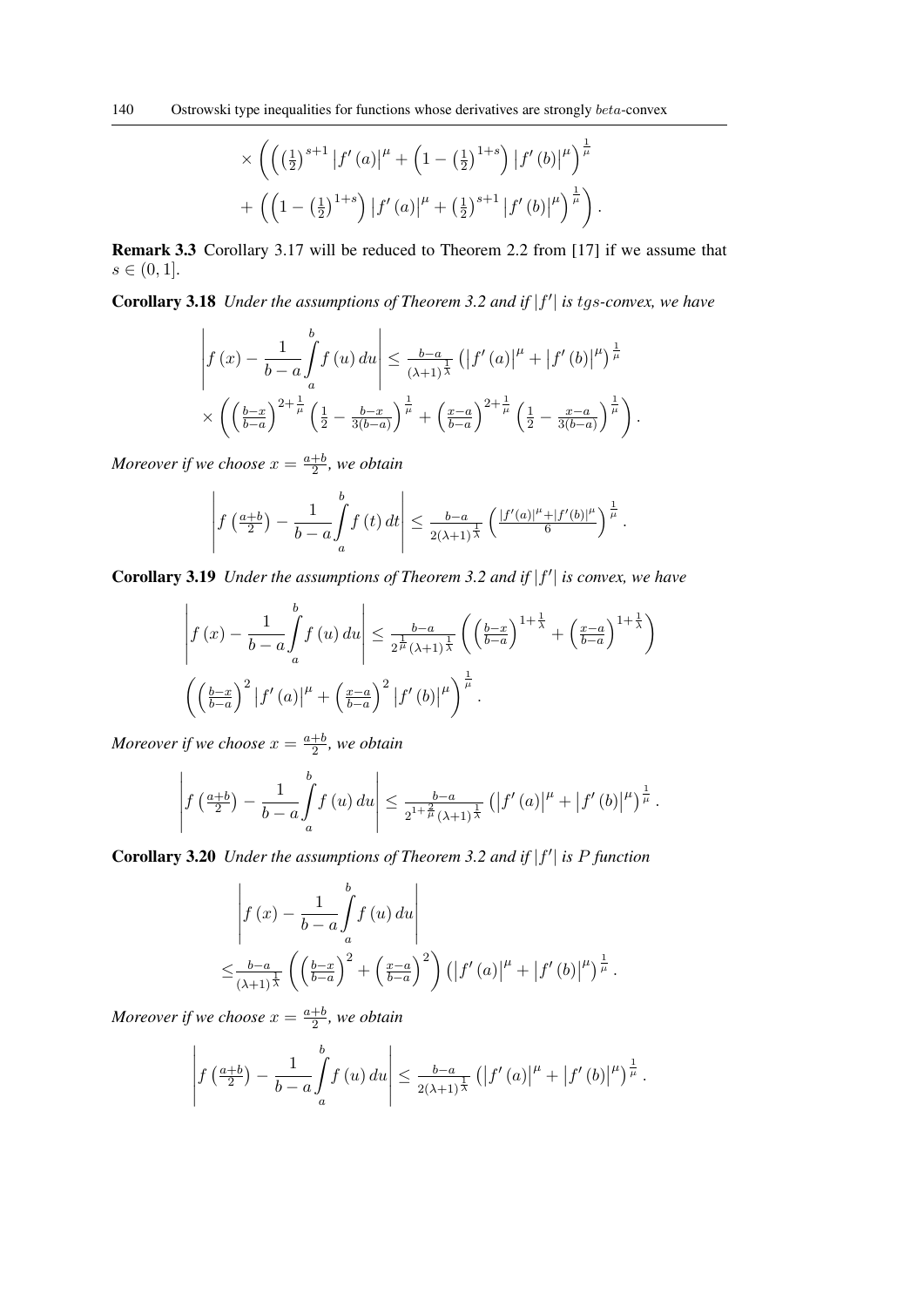**Theorem 3.3** Let  $f: I \subset \mathbb{R} \to \mathbb{R}$  be a differentiable mapping on  $I^{\circ}$  where  $a, b \in I$  with  $a < b$ , and  $f' \in L[a, b]$ , and let  $\mu \geq 1$ . If  $\int_{a}^{b} f'^{\vert q}$  strongly beta-convex with modulus  $c > 0$ , *then the following inequality holds :*

$$
\begin{split}\n&\left|f\left(x\right)-\frac{1}{b-a}\int_{a}^{b}f\left(u\right)du\right| \\
&\leq \frac{b-a}{2^{1-\frac{1}{\mu}}}\left(\left(\frac{b-x}{b-a}\right)^{2\left(1-\frac{1}{\mu}\right)}\left(B_{\frac{b-x}{b-a}}\left(p+2,q+1\right)\left|f'\left(a\right)\right|^{\mu} \right. \\
&\left. +\left.\frac{B_{\frac{b-x}{b-a}}}{b-a}\left(q+2,p+1\right)\left|f'\left(b\right)\right|^{\mu}-c\left(b-x\right)^{2}\left(\frac{1}{3}\left(\frac{b-x}{b-a}\right)^{3}-\frac{1}{4}\left(\frac{b-x}{b-a}\right)^{4}\right)\right)^{\frac{1}{\mu}}\right. \\
&+\left(\frac{x-a}{b-a}\right)^{2\left(1-\frac{1}{\mu}\right)}\left(B_{\frac{x-a}{b-a}}\left(q+2,p+1\right)\left|f'\left(a\right)\right|^{\mu} \right. \\
&\left. +\left.\frac{B_{\frac{x-a}{b-a}}}{b-a}\left(p+2,q+1\right)\left|f'\left(b\right)\right|^{\mu}-c\left(x-a\right)^{2}\left(\frac{1}{3}\left(\frac{x-a}{b-a}\right)^{3}-\frac{1}{4}\left(\frac{x-a}{b-a}\right)^{4}\right)\right)^{\frac{1}{\mu}}\right)\n\end{split}
$$

holds for all  $x \in [a, b]$ , where  $\beta_x (.,.)$  is the incomplete beta function and  $p, q > -1$ . Proof. From Lemma 2.1, properties of modulus, and power mean inequality, we get

$$
\begin{split}\n&\left|f\left(x\right)-\frac{1}{b-a}\int_{a}^{b}f\left(u\right)du\right| \\
&\leq(b-a)\left(\left(\int\limits_{0}^{\frac{b-x}{b-a}}tdt\right)^{1-\frac{1}{\mu}}\left(\int\limits_{0}^{\frac{b-x}{b-a}}t\left|f'\left(ta+\left(1-t\right)b\right)\right|^{\mu}dt\right)^{\frac{1}{\mu}}\right) \\
&+\left(\int\limits_{\frac{b-x}{b-a}}^{1}\left(1-t\right)dt\right)^{1-\frac{1}{\mu}}\left(\int\limits_{\frac{b-x}{b-a}}^{1}\left(1-t\right)\left|f'\left(ta+\left(1-t\right)b\right)\right|^{\mu}dt\right)^{\frac{1}{\mu}}\right) \\
&\leq\frac{b-a}{2^{1-\frac{1}{\mu}}}\left(\left(\frac{b-x}{b-a}\right)^{2\left(1-\frac{1}{\mu}\right)}\left(\int\limits_{0}^{\frac{b-x}{b-a}}t\left|f'\left(ta+\left(1-t\right)b\right)\right|^{\mu}dt\right) \\
&+\left(\frac{x-a}{b-a}\right)^{2\left(1-\frac{1}{\mu}\right)}\left(\int\limits_{\frac{b-x}{b-a}}^{1}\left(1-t\right)\left|f'\left(ta+\left(1-t\right)b\right)\right|^{\mu}dt\right)^{\frac{1}{\mu}}\right).\n\end{split}
$$

Since  $|f'|^{\mu}$  is strongly *beta*-convex, we deduce

$$
\left| f(x) - \frac{1}{b-a} \int_{a}^{b} f(u) \, du \right|
$$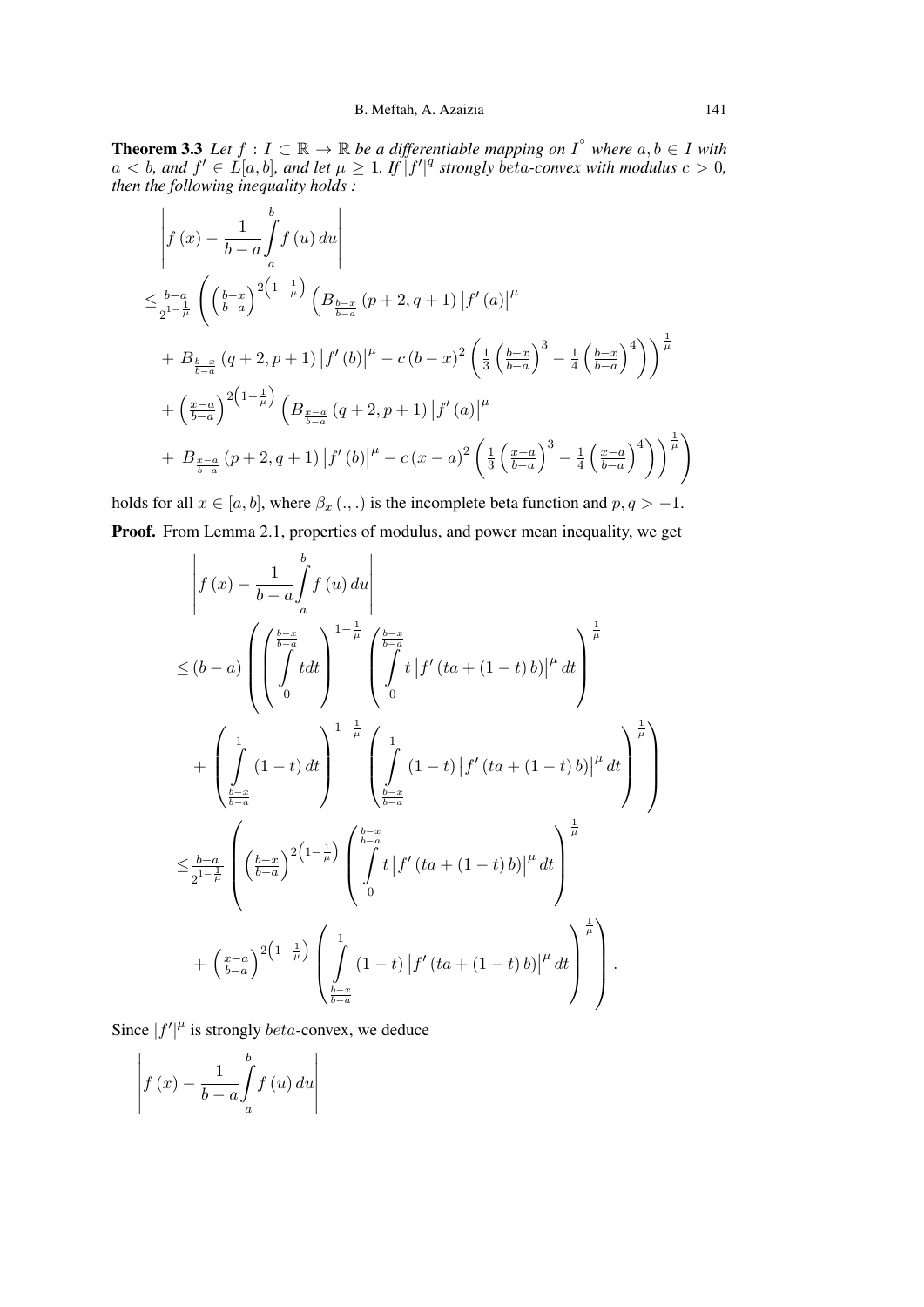$$
\leq \frac{b-a}{2^{1-\frac{1}{\mu}}}\left(\left(\frac{b-x}{b-a}\right)^{2\left(1-\frac{1}{\mu}\right)}\left(\frac{\frac{b-x}{b-a}}{\theta}\right)^{2\left(1-\frac{1}{\mu}\right)}\left(\frac{\frac{b-x}{b-a}}{\theta}\right)^{2\left(1-\frac{1}{\mu}\right)}\left(\frac{b-x}{b-a}\right)^{2\left(1-\frac{1}{\mu}\right)}\left(\frac{1}{\theta}\left(1-t\right)\left(t^{p}\left(1-t\right)^{q}\left|f^{\prime}\left(a\right)\right|\right)^{\mu}+\left(\frac{x-a}{b-a}\right)^{2\left(1-\frac{1}{\mu}\right)}\left(\frac{1}{\frac{b-a}{b-a}}\left(1-t\right)\left(t^{p}\left(1-t\right)^{q}\left|f^{\prime}\left(a\right)\right|\right)^{\mu}\right)\right)
$$
\n
$$
= \frac{b-a}{2^{1-\frac{1}{\mu}}}\left(\left(\frac{b-x}{b-a}\right)^{2\left(1-\frac{1}{\mu}\right)}\left(\left|f^{\prime}\left(a\right)\right|\right)^{\mu}\left(\frac{\frac{b-x}{b-a}}{\theta}\right)^{\mu}\right)
$$
\n
$$
= \frac{b-a}{2^{1-\frac{1}{\mu}}}\left(\left(\frac{b-x}{b-a}\right)^{2\left(1-\frac{1}{\mu}\right)}\left(\left|f^{\prime}\left(a\right)\right|\right)^{\mu}\left(\frac{\frac{b-x}{b-a}}{\theta}\right)^{\mu+1}\left(1-t\right)^{q}dt\right)
$$
\n
$$
+ \left|f^{\prime}\left(b\right)\right|^{\mu}\int_{0}^{t}t^{q+1}\left(1-t\right)^{p}dt-c\left(b-x\right)^{2}\int_{0}^{t}t^{2}\left(1-t\right)dt\right)^{\frac{1}{q}}
$$
\n
$$
+ \left|\frac{f^{\prime}\left(b\right)}{\left(b-a\right)}\right|^{\mu}\left(\left|f^{\prime}\left(a\right)\right|\right)^{\mu}\left(\frac{t^{q+1}}{b-a}t-c\left(x-a\right)^{2}\int_{0}^{t-2}t^{2}\left(1-t\right)dt\right)^{\frac{1}{p}}
$$
\n
$$
= \frac{b-a}{2^{1-\frac{1}{\mu}}}\left(\left(\frac{b-x}{b-a}\right)^{2\
$$

The proof is completed.

**Corollary 3.21** In Theorem 3.3 if we put  $x = \frac{a+b}{2}$  $\frac{+b}{2}$ , we get

$$
\left| f\left(\frac{a+b}{2}\right) - \frac{1}{b-a} \int\limits_{a}^{b} f\left(u\right) du \right|
$$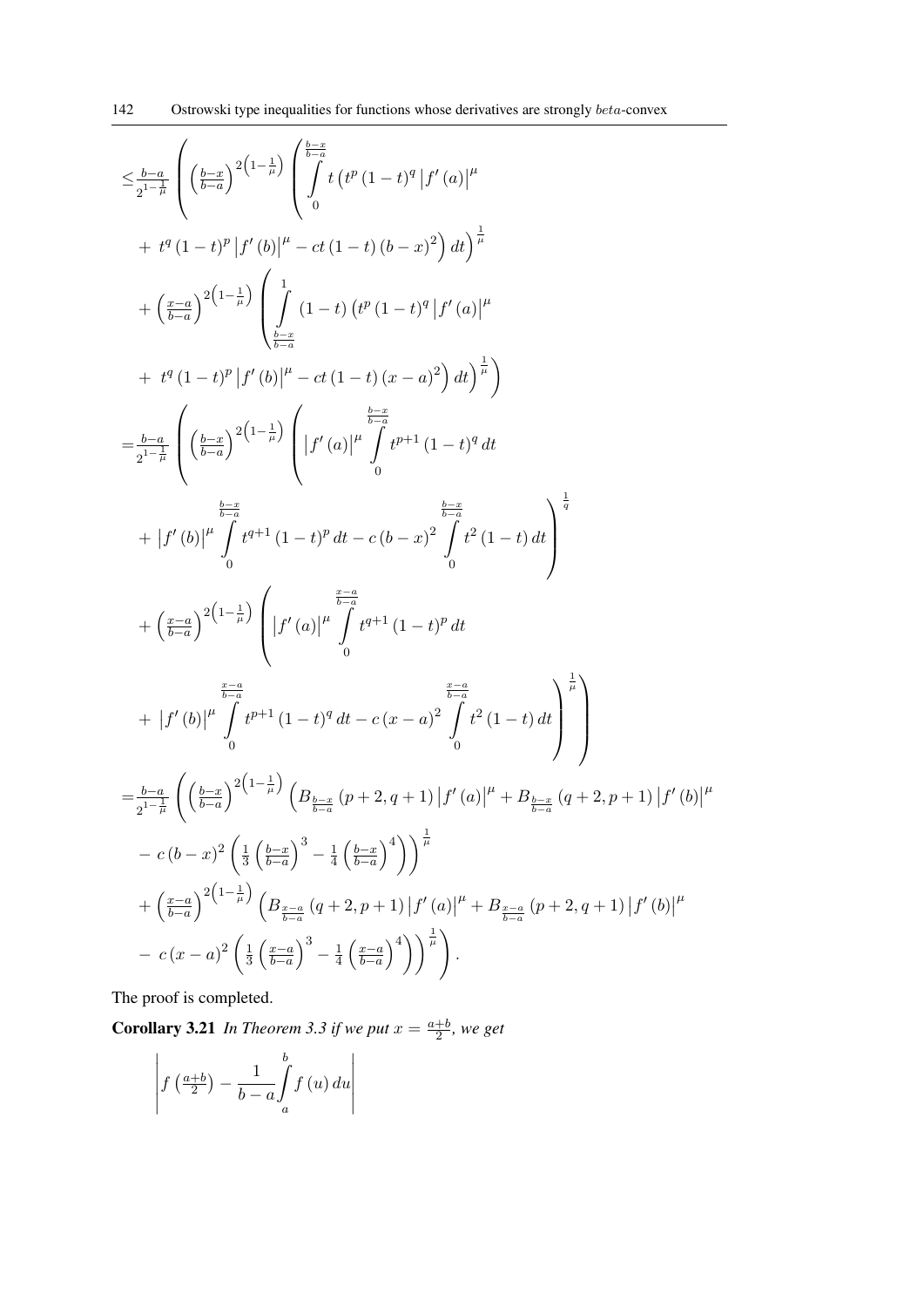$$
\leq \frac{b-a}{2^{3-\frac{3}{\mu}}} \left( \left( B_{\frac{1}{2}} \left( p+2, q+1 \right) \left| f'(a) \right|^{\mu} + B_{\frac{1}{2}} \left( q+2, p+1 \right) \left| f'(b) \right|^{\mu} - \frac{5c(b-a)^2}{768} \right)^{\frac{1}{\mu}} + \left( B_{\frac{1}{2}} \left( q+2, p+1 \right) \left| f'(a) \right|^{\mu} + B_{\frac{1}{2}} \left( p+2, q+1 \right) \left| f'(b) \right|^{\mu} - \frac{5c(b-a)^2}{768} \right)^{\frac{1}{\mu}} \right).
$$

Corollary 3.22 *Under the assumptions of Theorem 3.3 and if*  $|f'|$  *is strongly extended sconvex where*  $s \in (-1, 1]$ *, we have* 

$$
\begin{split}\n&\left|f\left(x\right)-\frac{1}{b-a}\int_{a}^{b}f\left(u\right)du\right| \\
&\leq \frac{b-a}{2^{1-\frac{1}{\mu}}}\left(\left(\frac{b-x}{b-a}\right)^{2\left(1-\frac{1}{\mu}\right)}\left(\frac{1}{s+2}\left(\frac{b-x}{b-a}\right)^{s+2}\left|f'\left(a\right)\right|^{\mu}+\left(\frac{x-a}{b-a}\right)^{s+1}\left(\frac{1}{s+1}-\frac{1}{s+2}\left(\frac{x-a}{b-a}\right)\right)\right)\right.\n\end{split}
$$
\n
$$
\times\left|f'\left(b\right)\right|^{\mu}-c\left(b-x\right)^{2}\left(\frac{1}{3}\left(\frac{b-x}{b-a}\right)^{3}-\frac{1}{4}\left(\frac{b-x}{b-a}\right)^{4}\right)\right)^{\frac{1}{\mu}}
$$
\n
$$
+\left(\frac{x-a}{b-a}\right)^{2\left(1-\frac{1}{\mu}\right)}\left(\left(\frac{b-x}{b-a}\right)^{s+1}\left(\frac{1}{s+1}-\frac{1}{s+2}\left(\frac{b-x}{b-a}\right)\right)\left|f'\left(a\right)\right|^{\mu}
$$
\n
$$
+\frac{1}{s+2}\left(\frac{x-a}{b-a}\right)^{s+2}\left|f'\left(b\right)\right|^{\mu}-c\left(x-a\right)^{2}\left(\frac{1}{3}\left(\frac{x-a}{b-a}\right)^{3}-\frac{1}{4}\left(\frac{x-a}{b-a}\right)^{4}\right)\right)^{\frac{1}{\mu}}\right).
$$

*Moreover if we choose*  $x = \frac{a+b}{2}$  $\frac{+b}{2}$ , we obtain

$$
\left| f\left(\frac{a+b}{2}\right) - \frac{1}{b-a} \int_a^b f\left(u\right) du \right| \le \frac{b-a}{2^{3\left(1 - \frac{1}{\mu}\right)}}
$$
  
\$\times \left( \left( \frac{1}{s+2} \left(\frac{1}{2}\right)^{s+2} \left| f'\left(a\right) \right|^{\mu} + \frac{s+3}{(s+1)(s+2)} \left(\frac{1}{2}\right)^{s+2} \left| f'\left(b\right) \right|^{\mu} - \frac{c(b-a)^2}{768} \right)^{\frac{1}{\mu}}\$  
\$+ \left( \frac{s+3}{(s+1)(s+2)} \left(\frac{1}{2}\right)^{s+2} \left| f'\left(a\right) \right|^{\mu} + \frac{1}{s+2} \left(\frac{1}{2}\right)^{s+2} \left| f'\left(b\right) \right|^{\mu} - \frac{c(b-a)^2}{768} \right)^{\frac{1}{\mu}}\$ \right).

Corollary 3.23 *Under the assumptions of Theorem 3.3 and if*  $|f'|$  *is strongly tgs-convex, we have*

$$
\begin{split}\n&\left|f\left(x\right)-\frac{1}{b-a}\int_{a}^{b}f\left(u\right)du\right| \\
&\leq \frac{b-a}{2^{1-\frac{1}{\mu}}}\left(\left(\frac{b-x}{b-a}\right)^{\left(2-\frac{2}{\mu}\right)}\left(\left|f^{\prime}\left(a\right)\right|^{\mu}+\left|f^{\prime}\left(b\right)\right|^{\mu}-c\left(b-x\right)^{2}\right)^{\frac{1}{\mu}} \\
&\times\left(\frac{1}{3}\left(\frac{b-x}{b-a}\right)^{3}-\frac{1}{4}\left(\frac{b-x}{b-a}\right)^{4}\right)^{\frac{1}{\mu}}+\left(\frac{x-a}{b-a}\right)^{\left(2-\frac{2}{\mu}\right)} \\
&\times\left(\left|f^{\prime}\left(a\right)\right|^{\mu}+\left|f^{\prime}\left(b\right)\right|^{\mu}-c\left(x-a\right)^{2}\right)^{\frac{1}{\mu}}\left(\frac{1}{3}\left(\frac{x-a}{b-a}\right)^{3}-\frac{1}{4}\left(\frac{x-a}{b-a}\right)^{4}\right)^{\frac{1}{\mu}}\right).\n\end{split}
$$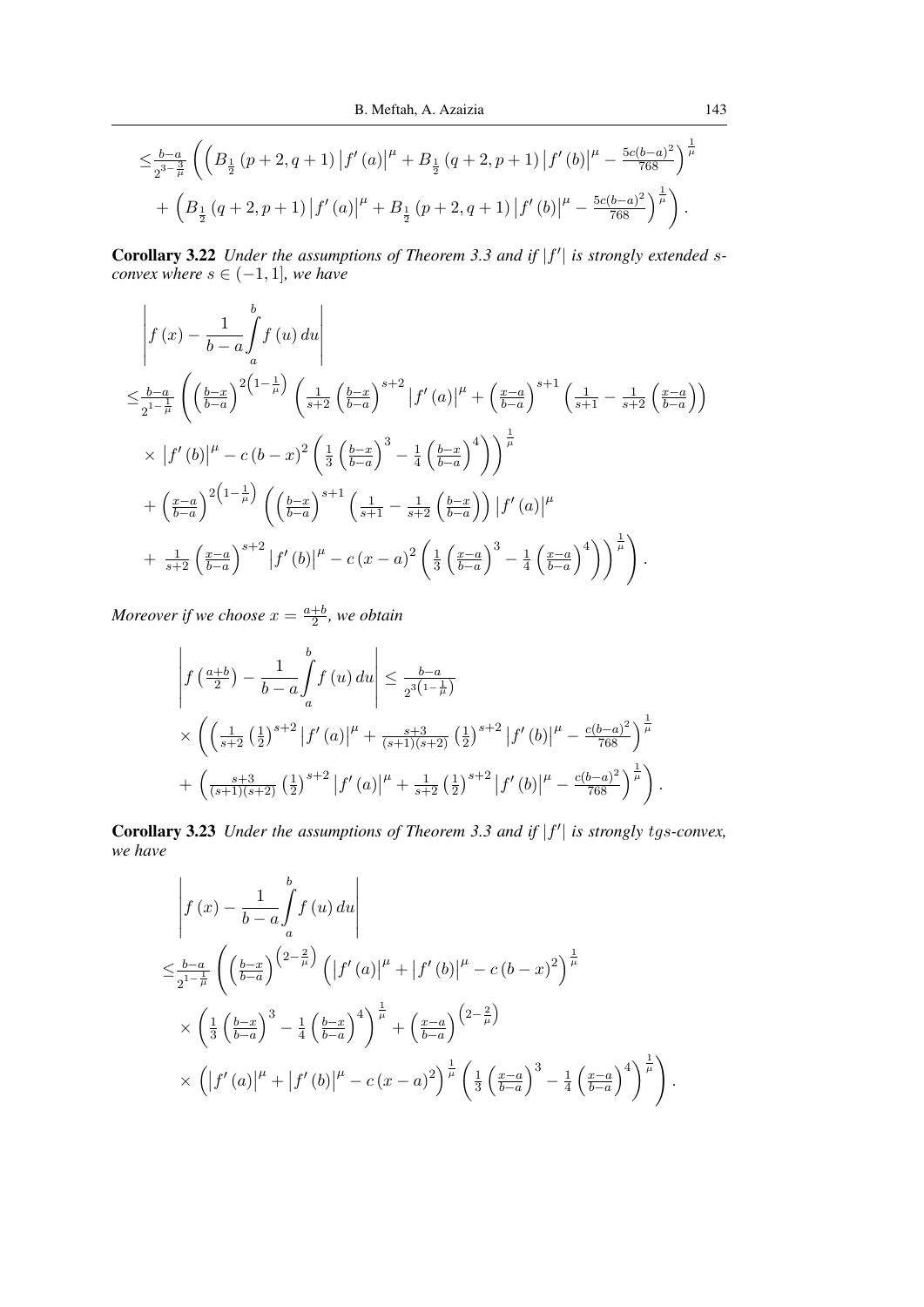$$
\left| f\left(\frac{a+b}{2}\right) - \frac{1}{b-a} \int_a^b f\left(u\right) du \right| \leq \frac{b-a}{4} \left(\frac{5}{24}\right)^{\frac{1}{\mu}} \left( \left| f'\left(a\right) \right|^{\mu} + \left| f'\left(b\right) \right|^{\mu} - \frac{c(b-a)^2}{4} \right)^{\frac{1}{\mu}}.
$$

Corollary 3.24 *Under the assumptions of Theorem 3.3 and if*  $|f'|$  *is strongly convex, we have*

$$
\begin{split}\n&\left|f\left(x\right)-\frac{1}{b-a}\int_{a}^{b}f\left(u\right)du\right| \\
&\leq \frac{b-a}{2^{1-\frac{1}{\mu}}}\left(\left(\frac{b-x}{b-a}\right)^{2}\left(\frac{1}{3}\left(\frac{b-x}{b-a}\right)\left|f'\left(a\right)\right|^{\mu}+\left(\frac{1}{2}-\frac{1}{3}\left(\frac{b-x}{b-a}\right)\right)\left|f'\left(b\right)\right|^{\mu} \\
&-c\left(b-x\right)^{2}\left(\frac{b-x}{b-a}\right)\left(\frac{1}{3}-\frac{1}{4}\left(\frac{b-x}{b-a}\right)\right)\right)^{\frac{1}{\mu}} \\
&+\left(\frac{x-a}{b-a}\right)^{2}\left(\left(\frac{1}{2}-\frac{1}{3}\left(\frac{x-a}{b-a}\right)\right)\left|f'\left(a\right)\right|^{\mu}+\frac{1}{3}\left(\frac{x-a}{b-a}\right)\left|f'\left(b\right)\right|^{\mu} \\
&-c\left(x-a\right)^{2}\left(\frac{x-a}{b-a}\right)\left(\frac{1}{3}-\frac{1}{4}\left(\frac{x-a}{b-a}\right)\right)\right)^{\frac{1}{\mu}}\right).\n\end{split}
$$

*Moreover if we choose*  $x = \frac{a+b}{2}$  $\frac{+b}{2}$ , we obtain

$$
\left| f\left(\frac{a+b}{2}\right) - \frac{1}{b-a} \int_a^b f\left(u\right) du \right| \le \frac{b-a}{8}
$$
  
\$\times \left( \left( \frac{|f'(a)|^{\mu} + 2|f'(b)|^{\mu}}{3} - \frac{c5(b-a)^2}{96} \right)^{\frac{1}{\mu}} + \left( \frac{2|f'(a)|^{\mu} + |f'(b)|^{\mu}}{3} - \frac{c5(b-a)^2}{96} \right)^{\frac{1}{\mu}} \right).

Corollary 3.25 *Under the assumptions of Theorem 3.3 and if*  $|f'|$  is strongly P function

$$
\begin{split}\n&\left|f\left(x\right)-\frac{1}{b-a}\int_{a}^{b}f\left(u\right)du\right| \\
&\leq \frac{b-a}{2^{1-\frac{1}{\mu}}}\left(\left(\frac{b-x}{b-a}\right)^{2}\left(\frac{|f^{\prime}\left(a\right)|^{\mu}+|f^{\prime}\left(b\right)|^{\mu}}{2}-\frac{c(b-x)^{3}}{b-a}\left(\frac{1}{3}-\frac{1}{4}\left(\frac{b-x}{b-a}\right)\right)\right)^{\frac{1}{\mu}}\right.\\&+\left.\left(\frac{x-a}{b-a}\right)^{2}\left(\frac{|f^{\prime}\left(a\right)|^{\mu}+|f^{\prime}\left(b\right)|^{\mu}}{2}-\frac{c(x-a)^{3}}{b-a}\left(\frac{1}{3}-\frac{1}{4}\left(\frac{x-a}{b-a}\right)\right)\right)^{\frac{1}{\mu}}\right). \end{split}
$$

*Moreover if we choose*  $x = \frac{a+b}{2}$  $\frac{+b}{2}$ , we obtain

$$
\left| f\left(\frac{a+b}{2}\right) - \frac{1}{b-a} \int_a^b f\left(u\right) du \right| \leq \frac{b-a}{4} \left( \left| f'\left(a\right) \right|^{\mu} + \left| f'\left(b\right) \right|^{\mu} - \frac{c5(b-a)^2}{96} \right)^{\frac{1}{\mu}}.
$$

Corollary 3.26 *under the conditions of Theorem 3.3 and if*  $|f'|$  *is beta-convex one has* 

$$
\left| f(x) - \frac{1}{b-a} \int_{a}^{b} f(u) \, du \right| \le \frac{b-a}{2^{1-\frac{1}{\mu}}}
$$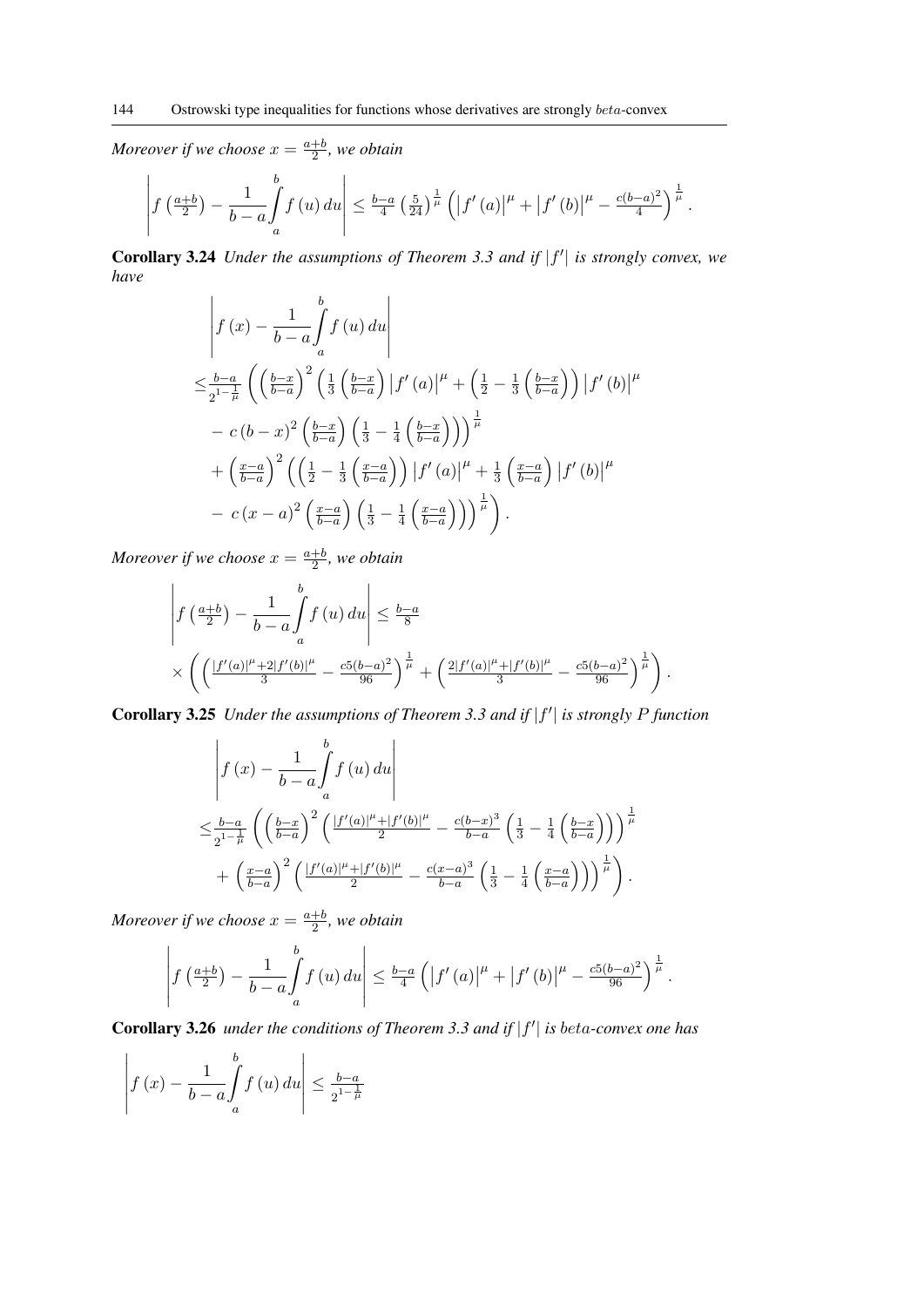$$
\times \left( \left( \frac{b-x}{b-a} \right)^{2\left(1-\frac{1}{\mu}\right)} \left( B_{\frac{b-x}{b-a}} \left( p+2, q+1 \right) \left| f'(a) \right|^{\mu} + B_{\frac{b-x}{b-a}} \left( q+2, p+1 \right) \left| f'(b) \right|^{\mu} \right)^{\frac{1}{\mu}} + \left( \frac{x-a}{b-a} \right)^{2\left(1-\frac{1}{\mu}\right)} \left( B_{\frac{x-a}{b-a}} \left( q+2, p+1 \right) \left| f'(a) \right|^{\mu} + B_{\frac{x-a}{b-a}} \left( p+2, q+1 \right) \left| f'(b) \right|^{\mu} \right)^{\frac{1}{\mu}} \right).
$$

$$
\begin{split} &\left| f\left(\frac{a+b}{2}\right) - \frac{1}{b-a} \int_{a}^{b} f\left(u\right) du \right| \\ &\leq \frac{b-a}{2^{3-\frac{3}{\mu}}} \left( \left( B_{\frac{1}{2}}\left(p+2, q+1\right) \left| f'\left(a\right) \right|^{\mu} + B_{\frac{1}{2}}\left(q+2, p+1\right) \left| f'\left(b\right) \right|^{\mu} \right)^{\frac{1}{\mu}} \\ &+ \left( B_{\frac{1}{2}}\left(q+2, p+1\right) \left| f'\left(a\right) \right|^{\mu} + B_{\frac{1}{2}}\left(p+2, q+1\right) \left| f'\left(b\right) \right|^{\mu} \right)^{\frac{1}{\mu}} \right). \end{split}
$$

Corollary 3.27 *Under the assumptions of Theorem 3.3 and if*  $|f'|$  is extended s-convex *where*  $s \in (-1, 1]$ *, we have* 

$$
\begin{split}\n&\left|f\left(x\right)-\frac{1}{b-a}\int_{a}^{b}f\left(u\right)du\right| \\
&\leq \frac{b-a}{2^{1-\frac{1}{\mu}}}\left(\left(\frac{b-x}{b-a}\right)^{2\left(1-\frac{1}{\mu}\right)}\right. \\
&\times\left(\frac{1}{s+2}\left(\frac{b-x}{b-a}\right)^{s+2}\left|f'\left(a\right)\right|^{\mu}+\left(\frac{x-a}{b-a}\right)^{s+1}\left(\frac{1}{s+1}-\frac{1}{s+2}\left(\frac{x-a}{b-a}\right)\right)\left|f'\left(b\right)\right|^{\mu}\right)^{\frac{1}{\mu}} \\
&+\left(\frac{x-a}{b-a}\right)^{2\left(1-\frac{1}{\mu}\right)}\right. \\
&\times\left(\left(\frac{b-x}{b-a}\right)^{s+1}\left(\frac{1}{s+1}-\frac{1}{s+2}\left(\frac{b-x}{b-a}\right)\right)\left|f'\left(a\right)\right|^{\mu}+\frac{1}{s+2}\left(\frac{x-a}{b-a}\right)^{s+2}\left|f'\left(b\right)\right|^{\mu}\right)^{\frac{1}{\mu}}\right)\n\end{split}
$$

*Moreover if we choose*  $x = \frac{a+b}{2}$  $\frac{+b}{2}$ , we obtain

$$
\left| f\left(\frac{a+b}{2}\right) - \frac{1}{b-a} \int_a^b f(u) \, du \right| \le \frac{b-a}{2^{3-\frac{1}{\mu} + \frac{s}{\mu}}} \times \left( \left( \frac{(s+1)|f'(a)|^{\mu} + (s+3)|f'(b)|^{\mu}}{(s+1)(s+2)} \right)^{\frac{1}{\mu}} + \left( \frac{(s+3)|f'(a)|^{\mu} + (s+1)|f'(b)|^{\mu}}{(s+1)(s+2)} \right)^{\frac{1}{\mu}} \right).
$$

Corollary 3.28 *Under the assumptions of Theorem 3.3 and if*  $|f'|$  is tgs-convex, we have

$$
\left| f(x) - \frac{1}{b-a} \int_a^b f(u) du \right| \leq \frac{b-a}{2^{1-\frac{1}{\mu}}} \left( \left| f'(a) \right|^\mu + \left| f'(b) \right|^\mu \right)^{\frac{1}{\mu}}
$$

$$
\times \left( \left( \frac{b-x}{b-a} \right)^{2+\frac{1}{\mu}} \left( \frac{1}{3} - \frac{1}{4} \left( \frac{b-x}{b-a} \right) \right)^{\frac{1}{\mu}} + \left( \frac{x-a}{b-a} \right)^{2+\frac{1}{\mu}} \left( \frac{1}{3} - \frac{1}{4} \left( \frac{x-a}{b-a} \right) \right)^{\frac{1}{\mu}} \right).
$$

.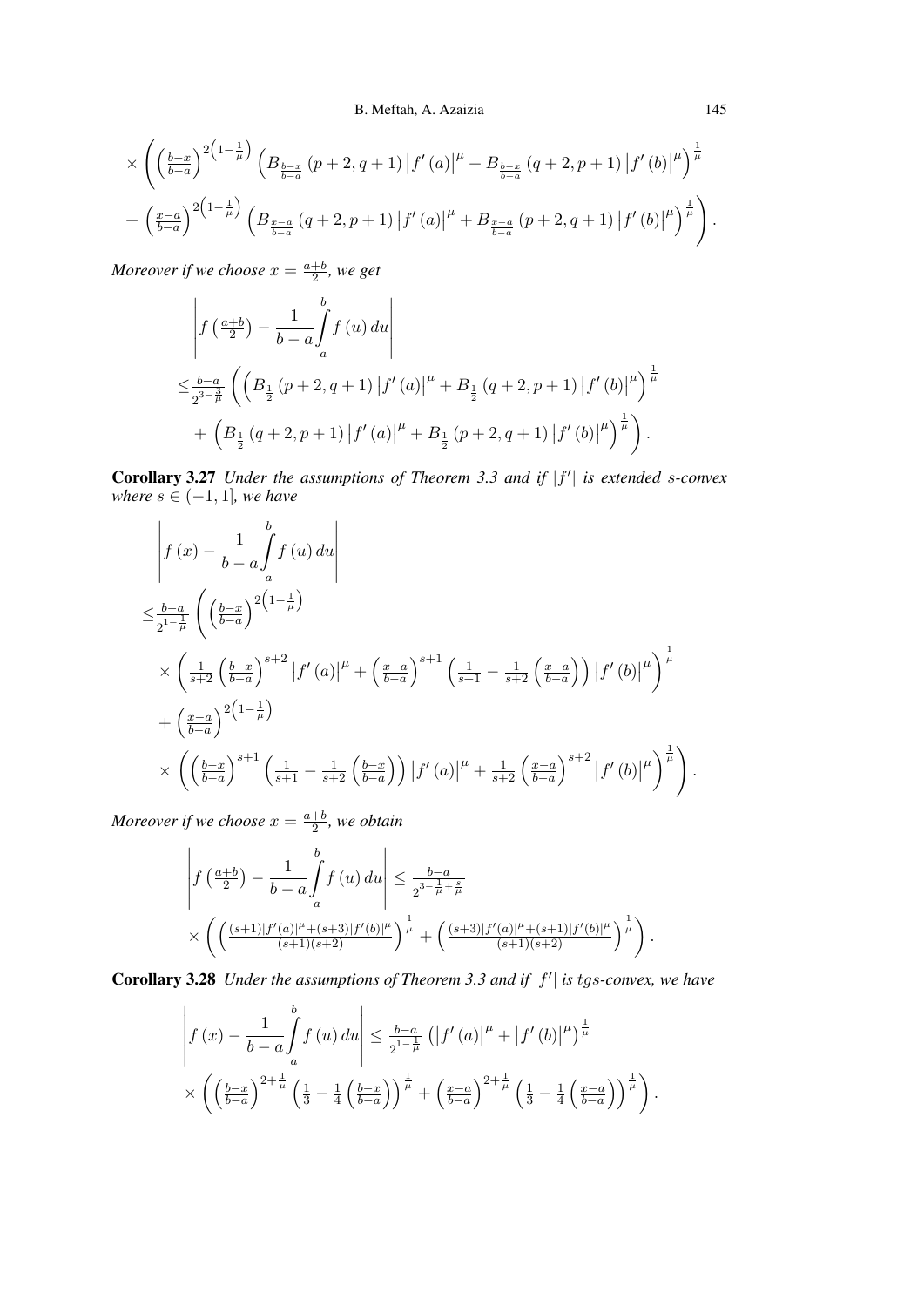$$
\left| f\left(\frac{a+b}{2}\right) - \frac{1}{b-a} \int\limits_a^b f\left(u\right) du \right| \leq \frac{b-a}{4} \left(\frac{5}{24}\right)^{\frac{1}{\mu}} \left( \left| f'\left(a\right) \right|^{\mu} + \left| f'\left(b\right) \right|^{\mu} \right)^{\frac{1}{\mu}}.
$$

Corollary 3.29 *Under the assumptions of Theorem 3.3 and if*  $|f'|$  *is convex, we have* 

$$
\begin{split}\n&\left|f\left(x\right)-\frac{1}{b-a}\int_{a}^{b}f\left(u\right)du\right| \\
&\leq \frac{b-a}{2^{1-\frac{1}{\mu}}}\left(\left(\frac{b-x}{b-a}\right)^{2}\left(\frac{1}{3}\left(\frac{b-x}{b-a}\right)\left|f'\left(a\right)\right|^{\mu}+\left(\frac{1}{2}-\frac{1}{3}\left(\frac{b-x}{b-a}\right)\right)\left|f'\left(b\right)\right|^{\mu}\right)^{\frac{1}{\mu}} \\
&+\left(\frac{x-a}{b-a}\right)^{2}\left(\left(\left(\frac{1}{2}-\frac{1}{3}\left(\frac{x-a}{b-a}\right)\right)\left|f'\left(a\right)\right|^{\mu}+\frac{1}{3}\left(\frac{x-a}{b-a}\right)\left|f'\left(b\right)\right|^{\mu}\right)^{\frac{1}{\mu}}\right).\n\end{split}
$$

*Moreover if we choose*  $x = \frac{a+b}{2}$  $\frac{+b}{2}$ , we obtain

$$
\left| f\left(\frac{a+b}{2}\right) - \frac{1}{b-a} \int_a^b f\left(u\right) du \right| \leq \frac{b-a}{8} \left( \left( \frac{|f'(a)|^{\mu} + 2|f'(b)|^{\mu}}{3} \right)^{\frac{1}{\mu}} + \left( \frac{2|f'(a)|^{\mu} + |f'(b)|^{\mu}}{3} \right)^{\frac{1}{\mu}} \right).
$$

Remark 3.4 The second inequality of the corollary 29 is the correct estimate of Corollary 2.6 from [17].

Corollary 3.30 *Under the assumptions of Theorem 3.3 and if*  $|f'|$  *is P function* 

$$
\left| f(x) - \frac{1}{b-a} \int_a^b f(u) \, du \right| \leq \frac{b-a}{2^{1-\frac{1}{\mu}}} \left( \left( \frac{b-x}{b-a} \right)^2 + \left( \frac{x-a}{b-a} \right)^2 \right) \left( \frac{|f'(a)|^{\mu} + |f'(b)|^{\mu}}{2} \right)^{\frac{1}{\mu}}.
$$

*Moreover if we choose*  $x = \frac{a+b}{2}$  $\frac{+b}{2}$ , we obtain

$$
\left| f\left(\frac{a+b}{2}\right) - \frac{1}{b-a} \int_a^b f\left(u\right) du \right| \leq \frac{b-a}{4} \left( \left| f'\left(a\right) \right|^\mu + \left| f'\left(b\right) \right|^\mu \right)^\frac{1}{\mu}.
$$

### References

- 1. Alomari, M., Darus, M.: *Some Ostrowski's type inequalities for convex functions with applications*, RGMIA, 13 (1), Article 3 (2010).
- 2. Angulo, H., Gimenez, J., Moros, A.M., Nikodem, K.: *On strongly* h*-convex functions*, Ann. Funct. Anal. 2 (2), 85–91 (2011).
- 3. Breckner, W.W.: *Stetigkeitsaussagen fur eine Klasse verallgemeinerter konvexer Funk- ¨ tionen in topologischen linearen Räumen*, (German) Publ. Inst. Math. (Beograd) (N.S.) 23 (37), 13–20 (1978).
- 4. DiDonato, A.R., Jarnagin, M.P.: *The efficient calculation of the incomplete betafunction ratio for half-integer values of the parameters* a, b. Math. Comp. 21 (100), 652–662 (1967).
- 5. Dragomir, S.S., Pečarić, J.E., Persson, L.E.: *Some inequalities of Hadamard type*. Soochow J. Math. 21 (3), 335–341 (1995).